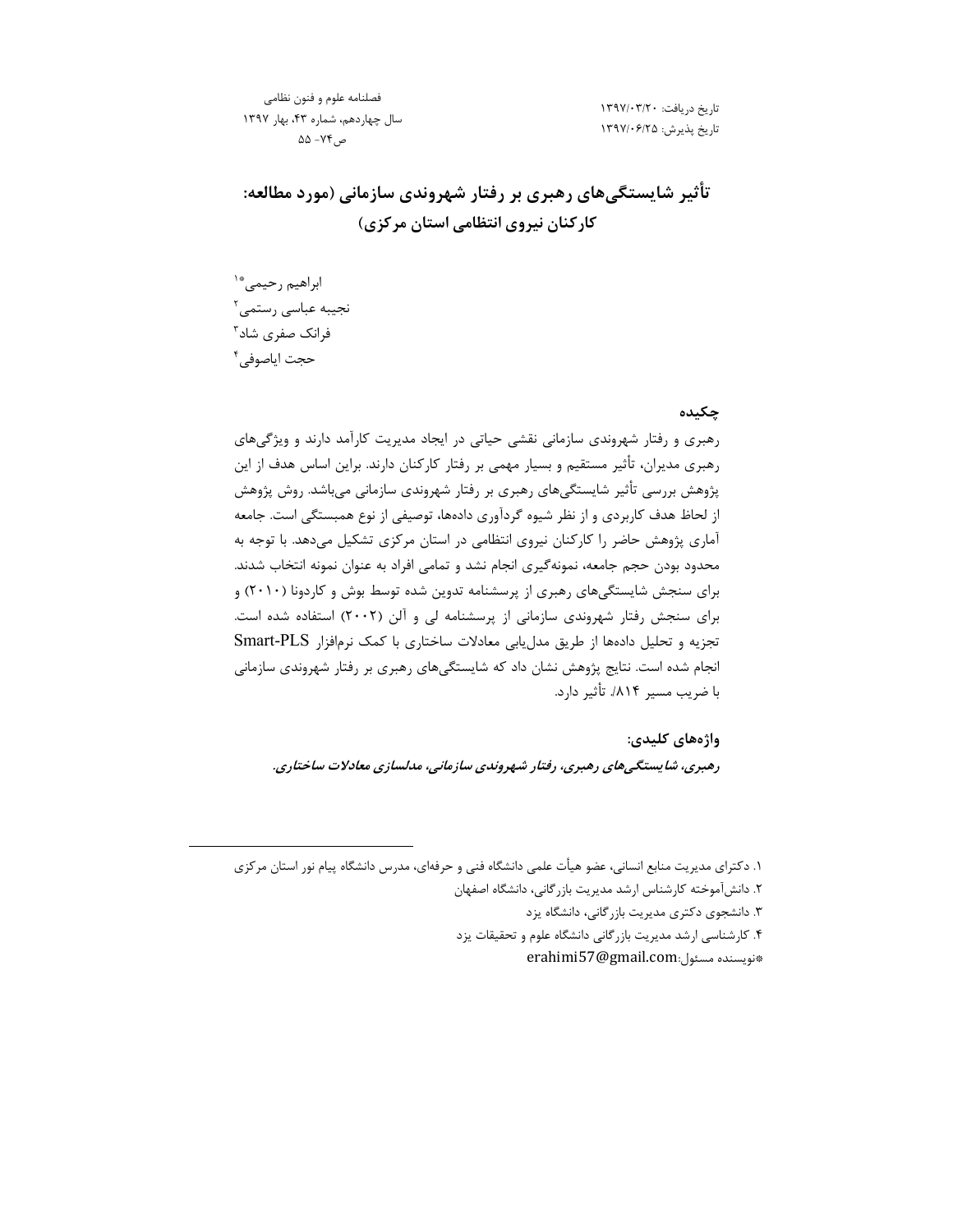### مقدمه

یکی از عمدهترین و ارزشمندترین منابعی که در اختیار سازمانها قرار دارد نیروی انسانی است که شاید آنگونه که شایسته است مورد توجه قرار نگرفته، چرا که هنوز اهمیت و توانمندیهای این منبع گرانقدر برای بسیاری از سازمانهای ما ناشناخته باقی مانده تا آنکه بتوانند آن را بارور ساخته و نهایت بهره را از این منبع داشته باشند. از طرفی مدیران همواره به دنبال آن هستند که بتوانند کارایی و اثربخشی فردی کارکنان خویش و به تبع آن کارایی و اثربخشی گروهی و سازمانی را پرورش دهند تا در میدان اجتناب ناپذیر رقابت موفق بوده و پایدار باشند؛ بنابراین از آنجا که افزایش رفتار شهروندی سازمانی از متغیرهای کلیدی و اساسی مؤثر بر عملکرد سازمانی شناخته میشود، توجه مدیران را بیش از پیش به خود معطوف ساخته است.

یکی از متغیرهای تأثیرگذار بر رفتارهای اختیاری کارکنان (از جمله رفتار شهروندی سازمانی)، رهبری میباشد. رهبران میتوانند منشأ تغییراتی در رفتار شوند که بدون حضور و اعمال آنان، این تغییرات رخ نمی۵هد. افراد یا نهادها برای انجام دادن وظایف خود، به رهبران خود متکی هستند (شیروانی و همکاران، ۱۳۸۸). رهبری یعنی تعالی بخشیدن به رویاها و چشم اندازهای افراد و گستردهتر نمودن دیدگاهها. یک رهبر خوب می تواند سطح عملکرد افراد را بالا ببرد و شخصیتی در آنها ایجاد کند که محدوده آن از مرزهای شناخته شده و معمولی فراتر رود.

سرمایهی انسانی یا به طور قطعی رهبران / مدیران و کارکنان سازمان از مهمترین عوامل تعیین کننده یک سازمان هستند که منابع غیر انسانی-فیزیکی را در عملیات یک سازمان فعال می کنند. (خان و همکاران'، ۲۰۱۳). در حال حاضر، رهبری و رفتار شهروندی سازمانی مهمترین اقدامات در مدیریت سازمان هستند. رهبری مدیریت عوامل انسانی را در سازمانها تضمين مي كند؛ در حالي كه جهت گيري و كنترل فاكتور انساني توسط رفتار شهروندي سازمانی ارائه میشود. ویژگیهای رهبری مدیران، تأثیر مستقیم و بسیار مهمی بر رفتار شهروندی سازمانی دارند. خصوصیات شخصی و حرفهای و شیوههای ارتباط و مدیریت آنها عوامل تعیین کنندهای برای شکل گیری رفتار شهروندی سازمانی است. (آوسی ۲۰۱۵). رهبری و رفتار شهروندی سازمانی نقشی حیاتی در ایجاد مدیریت کارآمد دارند. تحولات سریع

که در محیط داخلی و خارجی سازمانها رخ داده است؛ نیاز به سبکهای کارآمد و مؤثرتر رهبری در سازمانها با هدف دستیابی به موفقیت سازمانی را بیش از پیش آشکار ساخته است

<sup>&</sup>lt;sup>1</sup>. Khan et al

 $2.$  AVCI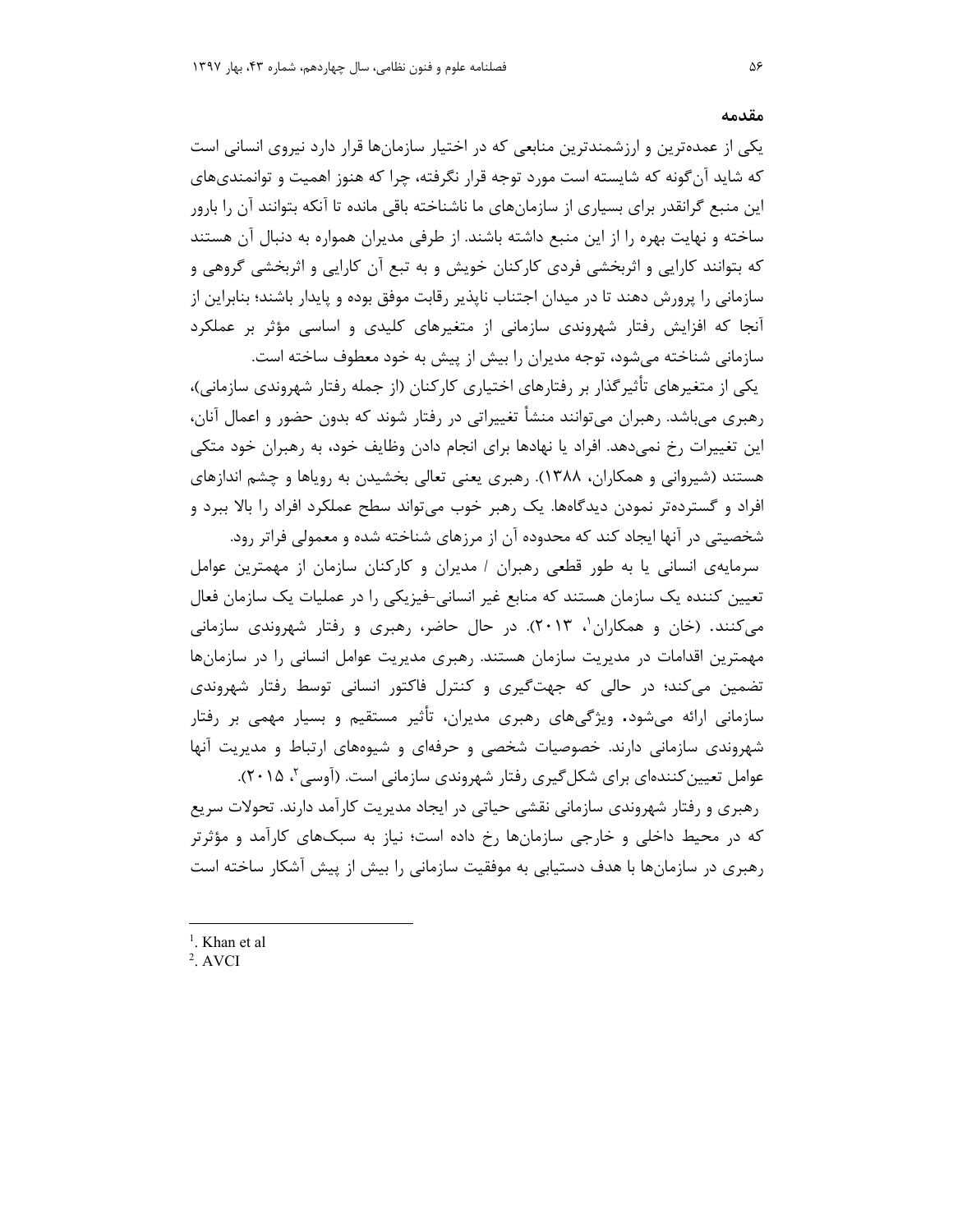(آوسی، ۲۰۱۵). عوامل فردی و سازمانی متعددی به عنوان پیشایندهای ممکن در رفتار شهروندی سازمانی شناخته شده است. عواملی مانند رضایت شغلی، عدالت سازمانی، حمایت سازمانی و اعتماد و رهبری در بین این عوامل بیشتر به چشم میخورد. (دامیکا<sup>۰</sup>، ۲۰۱۴). شواهدی وجود دارد که نشان میدهد رفتارهای رهبری با رفتار شهروندی سازمانی رابطه مثبت دارد. لی پاین و همکاران<sup>۲</sup> (۲۰۰۲) نشان دادند که رهبری حمایت گرایانه تأثیر مثبتی بر رفتار شهروندی سازمانی توسط همکاران دارد. مطالعه دیگری که توسط پیککولو و همکاران<sup>۳</sup> (۲۰۰۶) انجام شده است؛ اثر مستقیم رهبری تحولگرایی را بر عملکرد و رفتار شهروندی سازمانی گزارش می کند. به نظر می رسد که در حال حاضر رویکرد شایستگی محور به سرعت در حال تبدیل شدن به یکی از غالبترین مدلهای ارزیابی و توسعه مدیریت و رهبری است. شایستگیها، عبارت است از مجموعه دانش، مهارتها، ویژگیهای شخصیتی، علایق، تجربهها و توانمندیهای مرتبط با شغل که دارنده آنها را قادر میسازد در سطحی بالاتر از حد متوسط به انجام مسئولیت بیردازد. برای بهکارگرفتن فردی در جایگاه مدیریت و رهبری سازمان، برخی شایستگیهای کلیدی به شدت ضروریاند. شایستگیهایی نظیر خود مدیریتی و توسعهی شخصی، توانایی هدایتگری و مربیگری و اخلاقمداری نمونههایی از مهارتهایی است که فردی در جایگاه رهبری سازمان باید از آنها برخوردار باشد. پژوهشهای مختلف نشان داده که شایستگی های رهبری یکی از عوامل مؤثر بر رفتار شهروندی سازمانی می باشد؛ بنابراین، این پژوهش در نظر دارد تا به بررسی تأثیر شایستگیهای رهبری بر رفتار شهروندی سازمانی بیر داز د.

نیروی انتظامی، تأمین امنیت پایدار جامعه را به عنوان مأموریت اصلی خود برگزیده است. در این سازمان تعامل میان کارکنان و جامعه باید به نحوی باشد که حسی از امنیت، رفاه و آرامش خاطر را در آنها ایجاد نماید. قاعدتاً انتظار مردم از کارکنان این نیرو، انجام وظایف مطابق با انتظارات آنها و شرح شغلی است که از آن آگاهاند. با این حال، باید در نظر داشت که افراد جامعه هنگامی که عملی فراتر از آنچه مورد انتظار بوده است را مشاهده نمایند، رضایتمندی بیشتری خواهند داشت؛ بنابراین در جهت کسب رضایت بیشتر افراد جامعه، سازمان باید تلاش نماید، بستری فراهم کند که در آن، کارکنان فراتر از آنچه مورد انتظار است، رفتار نمایند. (مصلح و همکاران، ۱۳۹۴).

<sup>1</sup>. Dhammika

 $\overline{a}$ 

<sup>2</sup> LePine et al

<sup>3</sup> . Piccolo et al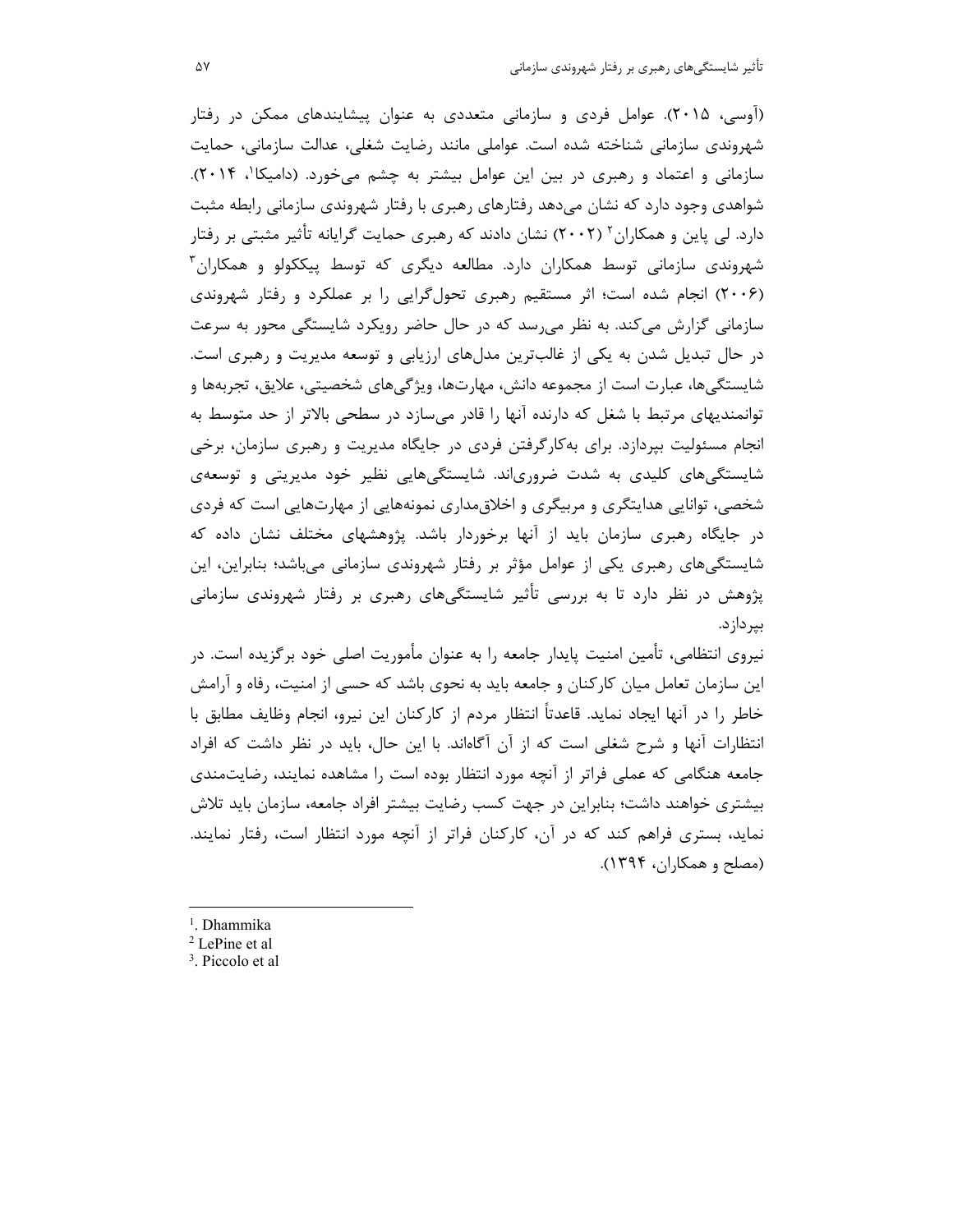سازمان نیروی انتظامی، گرچه یک سازمان دولتی بسیار مهم خدماتی محسوب میشود، اما با توجه به شرایط ویژه شغلی و مأموریتی و نیز ساختار خاص حاکم بر آن، رفتارهای خاصی را می طلبد که در برخی موارد با رفتارهای سازمان در بخش خصوصی و نیز سایر سازمانهای دولتی متفاوت است؛ بنابراین لزوم شناسایی و ارائه الگویی که رفتارهای شهروندی سازمانی در این سازمان را نشان میدهد، امری ضروری و مهم است؛ چرا که تأثیر به سزایی در بهبود وضعیت امنیت کشور و افزایش نظم و امنیت خواهد داشت. از طرفی با توجه به پیچیدگی های مأموریتهای ناجا و کارکنان این سازمان، استفاده از نیروهای واجد رفتارهای شهروندی سازمانی، می تواند در موفقیت این سازمان بسیار مهم باشد. (یاوری بافقی و همکاران، ۱۳۹۴).

از آنجا که سازمان نیروی انتظامی جمهوری اسلامی ایران خدماتی را به افراد جامعه ارائه می دهد کارایی و عملکرد و کارآمدی نیروی انسانی و سازمان مذکور در قبال مردم و اجتماع از اهميت قابل توجهي برخوردار است. عملكرد بهينه، منظم و منضبط آنها ضامن حفظ آرامش و امنیت جامعه می باشد که در این زمینه استفاده از نیروهایی با توانایی های بالا و استعدادهای مدیریتی و همچنین نقش فرماندهان، روسا و مدیران که الگوی اصلی کارکنان میباشند بهعنوان مهمترین و تأثیرگذارترین عامل، دارای اهمیت و ضرورت میباشد. (آهی و همکاران، ۱۳۹۴). نیروی انتظامی یکی از نهادهای راهبردی و آرمانی نظام مقدس اسلامی است که رسالت آن تأمين امنيت اجتماعي است. لازمه تحقق اين هدف عظيم وجود رهبران و مديراني آیندهنگر است. ماندگاری نیروی انتظامی در افق ۱۴۰۴ تابعی از تغییرپذیری این نیرو به ویژه در ابعاد رهبری و مدیریت است. رهبران و مدیران نیروی انتظامی باید با توجه به تحولات عظیم اجتماعی از ویژگی های خاص منحصر به فردی برخوردار باشند. (خورشیدی، ۱۳۹۲). یکی از مهمترین عوامل در بروز رفتارهای شهروندی کارکنان، فرماندهان و مدیران نیروی انتظامی می باشند که لازم است در این زمینه تحقیق و بررسی جامعی انجام شود و در همین راستا این پژوهش در نظر دارد تا به بررسی تأثیر شایستگیهای رهبری بر رفتار شهروندی سازمانی کارکنان نیروی انتظامی بپردازد.

# مبانی نظری و پیشینه پژوهش

بدون تردید رهبری و مدیریت، موتور توسعه هر نظام است و در عصر حاضر کلید رستکاری، رفاه، خلاقیت، نوآوری، استقلال و … ملتها و آحاد منابع انسانی سازمانها است. به بیان دیگر انسانها برای تحقق اهداف خود نیازمند زندگی جمعی هستند و توسعه زندگی جمعی و کارگروهی در بستر رهبری و مدیریت اثربخش و مطلوب امکان پذیر است (خورشیدی و قربانی،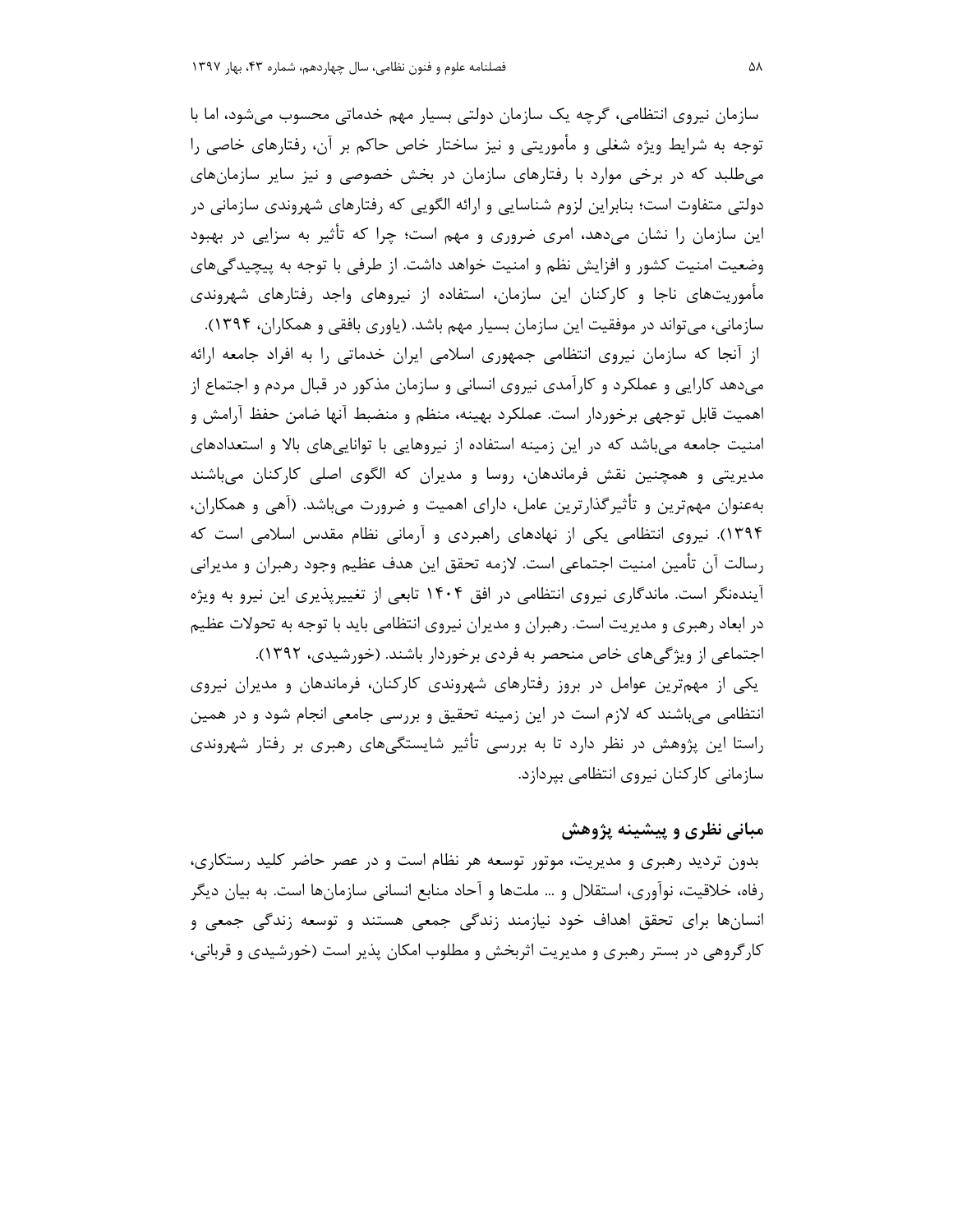٬۱۳۹۱). بنیس متخصص رهبری اظهار داشته که سه دلیل عمده در اهمیت رهبری وجود دارد. اولاً، رهبران مسئول اثربخشي سازمانها، ميباشند. ثانياً، با توجه به تغييرات سريع، پيروان به منظور هدایت، نیاز به یک رهبر دارند و ثالثاً، در دوران طغیان اخلاقی، رهبری برای کمک به توسعه وجدان و یکپارچگی ضروری است. (بنیس '، ۲۰۰۳).

رهبری در طول دههها توسط روانشناسان صنعتیسازمانی، محققان و متخصصان دانشگاهی تعریف شده است. عنصری که تقریباً در همه تعاریف مشترک است این است که رهبری یک فرایند قانع کنندهای است که گروههای مختلفی را به سمت دستیابی به هدف کمک می کند (جرمین'، ۲۰۱۲). تعریف رهبری از فرد به فرد دیگر متفاوت است. رهبری فرایند تأثیرگذاری بر دیگران به منظور مشارکت داوطلبانه در دستیابی به اهداف سازمانی است. (الکاسونه و فتا<sup>۳</sup>، ۲۰۱۳). رهبری فرایند اثرگذار رهبران و پیروانی است که اهداف سازمانی را در میان تغییر بدست میآورند. (لوسیر و آچو ٔ ۲۰۱۰).

در طول ده سال گذشته تحقیقات در مورد اثربخشی رهبری به سمت شناخت مهارتهای رهبری مانند دانش، مهارتها، تواناییها و رفتار افراد منتهی شده است. (اسپندلاو<sup>م</sup>، ۲۰۰۷). رهبران امروز به دانش، تواناییها و مهارتهای جدید برای مقابله اثربخش با تغییرات ساختاری سازمانی نیاز دارند. (الشعایبی ٔ، ۲۰۰۹).

جنبش شایستگی محوری، به سرعت به پیش میتازد و در سالهای اخیر، شاهد گسترش اتحاد و ادغام این رویکرد به ترکیب رهبری و مدیریت بودهایم. بر اساس تمایزی که نویسندگانی چون «زالزنیک» و «کوتر» میان مدیریت و رهبری قائل شدهاند، غالباً تمرکز شایستگیهای رهبری از الزامات فنی شغلی خاص، به سمت ویژگیهای میان فردی افراد در سطوح مختلف سازمان تغییر میکند؛ بنابراین، شایستگیها نسبت به کسانی که از آغاز برای آنها ایجاد شده بود، به جمع وسیعتری از کارکنان بسط داده شدهاند. «باکینگهام»<sup>۷</sup> اذعان کرده است که شایستگیهای رهبری به جای تنوع، انطباق و همسویی را در سطح فردی تشویق میکند. او بر

<sup>1</sup>. Bennis

 $\overline{a}$ 

- 2 . Germain
- 3 . Al-Khasawneh and Futa
- 4 . Lussier & Achua
- 5 . Spendlove
- <sup>6</sup>. Al-Shuaiby
- 7 . Buckingham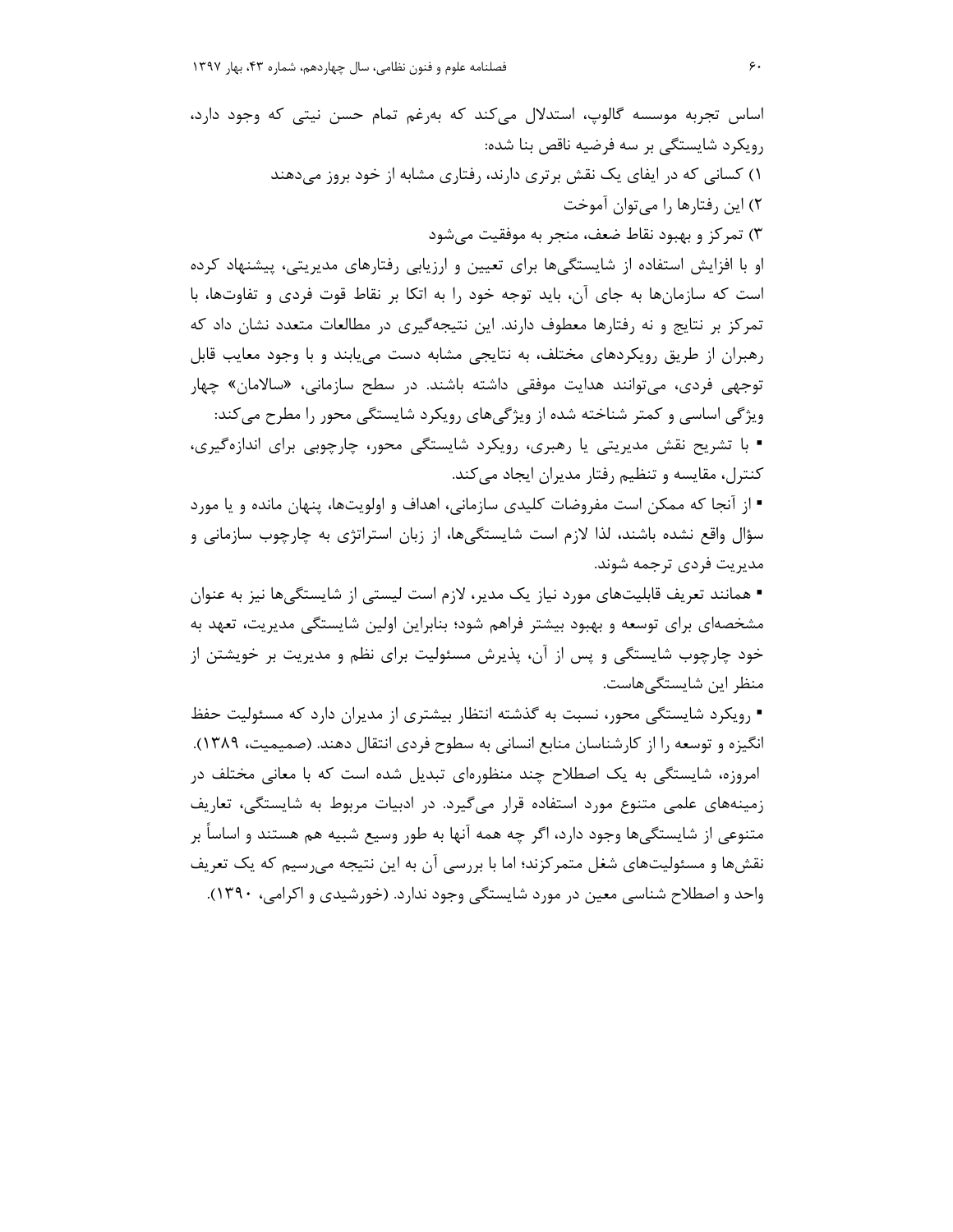شایستگی عبارت است از مهارتها، دانش، تواناییها و دیگر خصوصیاتی که یک فرد برای اجرای اثربخش شغلش نیاز دارد. (جکسون و شولر '، ۲۰۰۳). شایستگیهای مدیریتی یا رهبری مجموعهای از مهارتها، خصوصیات و رفتارهای فردی رهبران و مدیران یک سازمان را شامل میشود. شایستگیهای رهبران میبایستی به صورت چندبعدی برنامهریزی شود. (افضل آبادی و همکاران، ۱۳۸۹). نویسندگان متعدد، مدلهای مختلفی از شایستگیهای رهبری را توسعه دادهاند.(بویاتزیس و گلمن<sup>۲</sup>، ۲۰۰۶). در چارچوب ارائه شده توسط کاردونا و گارسیا شایستگیهای رهبری عبارتند از:

شایستگی بیرونی: شایستگیهایی هستند که به سمت تولید بیشترین ارزش اقتصادی برای شرکت گرایش دارند. این مهارتها با دانش کسبوکار و استفاده از منابع که ممکن است سودآوری سازمان را تحت تأثیر قرار دهد مرتبط هستند.

شایستگی میان فردی: شایستگی هایی هستند که نسبت به ایجاد روابط مؤثر در سازمان گرایش دارند. این مهارتها با رفتارهایی که ظرفیتهای رابطهای کارکنان و عملکردشان را در محل كارى توسعه مىدهد مرتبط هستند.

شایستگیهای شخصی: شایستگیهایی هستند که در جهت توسعه خود رهبری و حرفهای بودن مدیر گرایش دارند. این شایستگی با فرایند یادگیری و تصمیمگیری درونی فرد مرتبط است. (کاردونا و گارسيا<sup>۳</sup>، ۲۰۰۵).

پادساکوف ٔ و همکاران (۲۰۰۰) رفتار رهبری را به عنوان یکی از عوامل اثرگذار بر رفتار شهروندی سازمانی میدانند. رفتار شهروندی را میتوان به عنوان" آن دسته از رفتارهایی که منجر به حفظ و بهبود بسترهای روانی و اجتماعی میشود که از عملکرد وظیفهای حمایت میکنند" تعریف کرد. (ارگان، ۱۹۸۸). رفتار شهروندی سازمانی رفتارهایی اختیاری هستند که به اثربخشی سازمانی کمک میکنند؛ در حالی که به طور واضح و رسمی پاداش دریافت نمی کنند. نمونههایی از رفتار شهروندی سازمانی کمک به همکاران و انجام فعالیتهای داوطلبانه مازاد بر شغل میباشد. (بهاری فر و همکاران، ۱۳۹۰). نتایج تحقیقات نشان داده است کارمندانی که فراتر از شغل و وظیفه خود عمل کرده و رفتار شهروندی سازمانی از خود بروز میدهند به گروه کاری و سازمانی تعلق دارند که هم بهرهوری بالایی دارند و هم کاری باکیفیت

- 3 . Cardona & Garcia
- 4 . Podsakoff

l

<sup>&</sup>lt;sup>1</sup>. Jackson and Schuler

<sup>2</sup> . Boyatzis & Goleman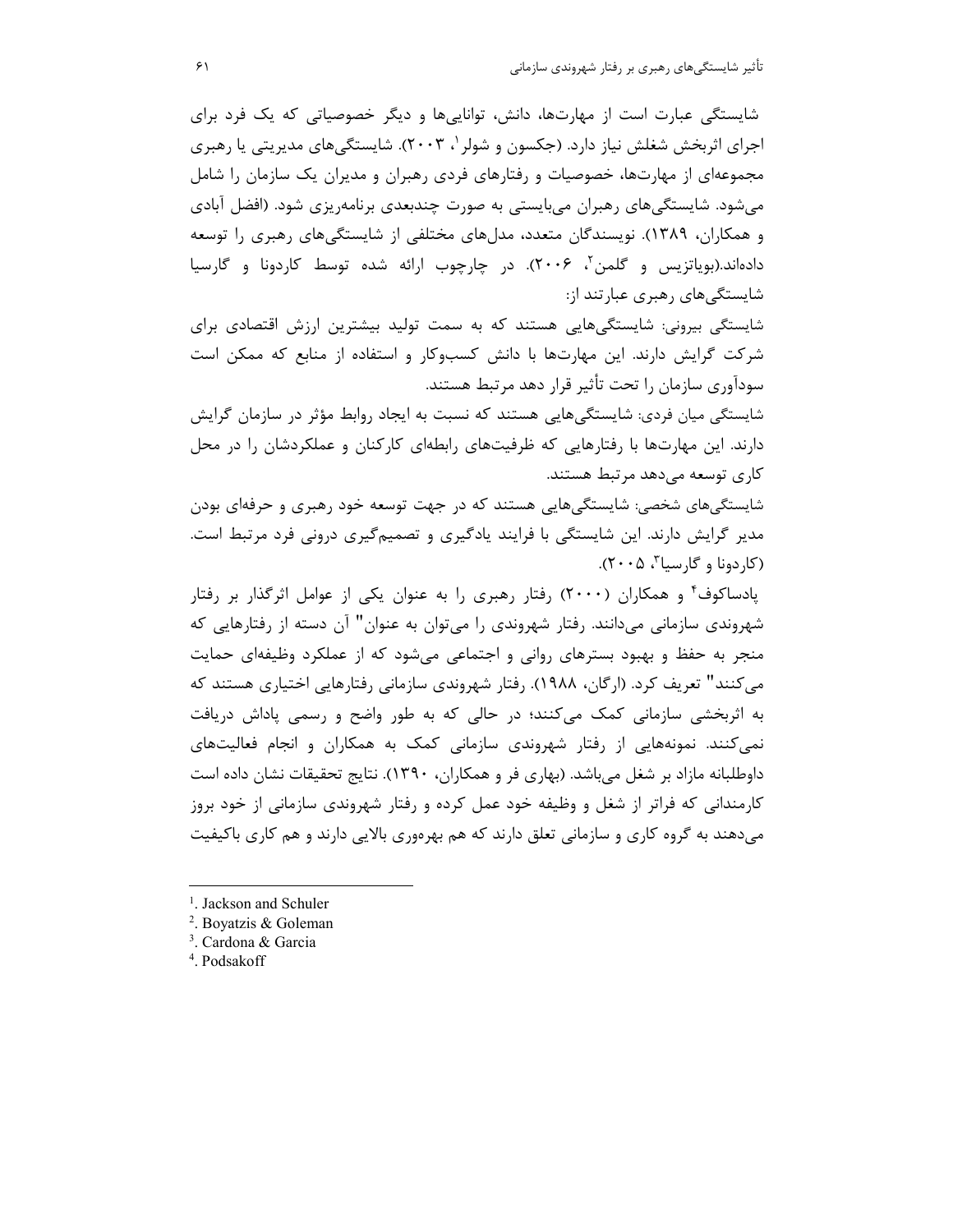عالی انجام میدهند تا کارگرانی که از رفتار شهروندی سازمانی در سطوح پایین برخوردارند. (پادساکف و مکنزی، ۱۹۷۷). برخلاف رفتارهای رسمی سازمانی، رفتار شهروندی سازمانی داوطلبانه است (ارگان و کونوسکی'، ۱۹۸۸)؛ فراتر از رفتارهای روزمره کاری است (پادساکف و همکاران٬ ۱۹۹۰٬)؛ بر اساس دستورات و دستورالعملهای صریح نیست (گراهام٬ ۱۹۹۱)؛ و منجر به موفقيت سازماني در كوتاه مدت، متوسط و بلندمدت مي گردد (ويليامز و اندرسون ً،  $(199)$ 

یکی از مکانیسمهای ممکن برای توضیح چگونگی پرورش رفتار شهروندی سازمانی زیردستان توسط رهبران، نظريه مبادله اجتماعي است. با توجه به نظريه تبادل اجتماعي، هنگامي كه سرپرستان با کارکنان خود به خوبی رفتار کنند، احساس مسئولیتی در کارکنان به وجود میآید که رفتار متقابل را با نشان دادن رفتارهایی که عواقب مثبت برای شرکای رابطهای خود یا سازمان دارند مانند رفتارهای شهروندی ایراز کنند. شواهدی وجود دارد مبنی بر اینکه روابط اجتماعی مبنی بر اعتماد، رفتار شهروندی سازمانی را ترویج میدهند. به عنوان مثال زانگ<sup>۵</sup> و همکاران (۲۰۰۹) نشان دادند که تبادل رهبر باکیفیت بالا با رفتار شهروندی سازمانی رابطه مثبت دارد.

یکی دیگر از مکانیزمهای ممکن برای درک رابطه بین رهبری و رفتار شهروندی سازمانی زیردستان، مدل انگیزشی است. مدل انگیزشی پیشنهاد می کند که رفتارهای رهبری مشارکتی، احساس خودکفایی و کنترل زیردستان را ترویج میدهند (ساشکین ٔ، ۱۹۷۶). در واقع، شواهد تجربی نشان می۵هد که رهبری مشارکتی، انگیزههای ذاتی و توانمندسازی روانشناختی را ایجاد می کند (دسی و رایان ٌ، ۱۹۸۵؛ ارگان و همکاران، ۲۰۰۶؛ آرنولد و همکاران ُ، ۲۰۰۰). علاوه بر این، انگیزش ذاتی و توانمندسازی به نتایج مثبت سازمانی مربوط می شود، از جمله رفتارهای کاری داوطلبانه نظیر رفتار شهروندی سازمانی (ارگان و همکاران، ۲۰۰۶؛ هوآنگ و همکاران ۲۰۱۰)؛ بنابراین، رهبری می تواند رفتار شهروندی سازمانی را از طریق مکانیسم

- <sup>1</sup>. Organ and Konovsky
- <sup>2</sup>. Podsakoff et al
- $3.$  Graham
- <sup>4</sup>. Williams and Anderson
- $5.$  Zhong
- $6.$  Sashkin
- <sup>7</sup>. Deci & Ryan
- <sup>8</sup>. Arnold et al
- <sup>9</sup>. Huang et al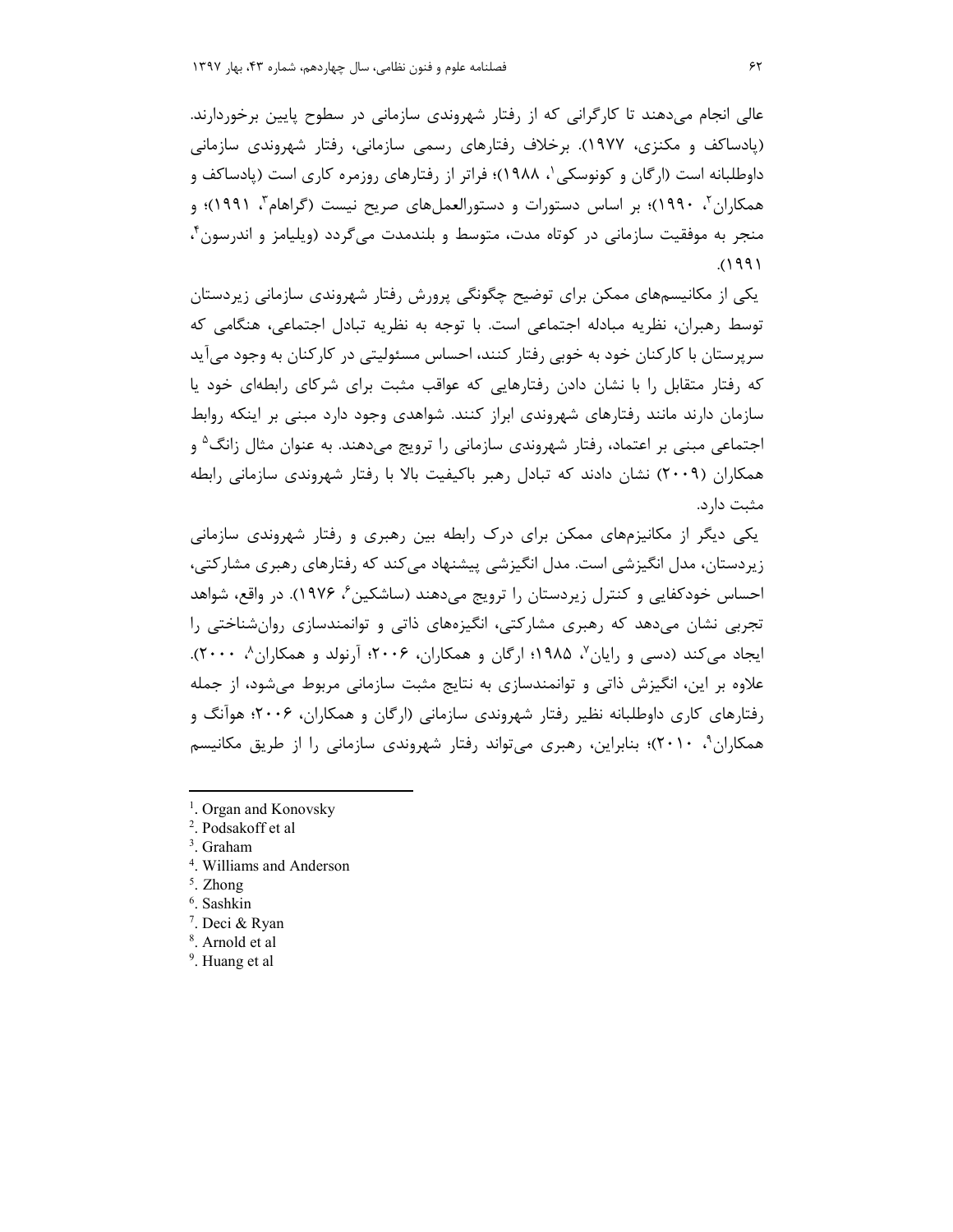انگیزشی ارتقا دهد. در موفقیت سازمان، نقش رهبری مؤثر را نباید نادیده گرفت. یک رهبر کسی است که میتواند زندگی در سازمان را تشویق کند و کسی است که ثبات و پایداری سازمان را در اهدافی که برای آن ایجاد شده است، تضمین کند (آبابنه'، ۲۰۰۹). ویژگیهای رهبری مدیران، تأثیر مستقیم و بسیار مهمی بر رفتار شهروندی سازمانی دارند. (آوسی، ۲۰۱۵). مکپور<sup>۲</sup> و همکاران (۲۰۱۷) پژوهشی با هدف تعیین میزان سبک رهبری بر رفتار داوطلبانه کارکنان انجام دادند. یافتههای این مطالعه نشان داد که هرچند سبکهای رهبری تحول *گ*را و عملگرا اثر مثبت بر رفتار شهروندی سازمانی کارکنان دارند، اما رهبری تحولآفرین مهمتر است. آوسی (۲۰۱۵) پژوهشی با هدف نقش رهبری و رفتار شهروندی سازمانی در ایجاد و حفظ مدیریت کارآمد انجام داده است. بر اساس پژوهش وی، ویژگیهای شخصی و حرفهای رهبران و سبکهای ارتباطی و مدیریت آنها عوامل تعیینکنندهای در شکلگیری رفتار شهروندی سازمانی میباشد. ویژگیهایی مانند داشتن صفات شخصی مثبت، تنظیم اهداف، نوآوری و کارآفرینی، ایجاد ارتباط مؤثر، پرداختن به اهداف فردی، ایجاد انگیزه، در نظر گرفتن کار تیمی، حل کردن مشکلات به سازمان اجازه میدهد که به طور مثبت شکل بگیرد و با موفقیت به فعالیت بپردازد. سولیمان<sup>۳</sup> و همکاران (۲۰۱۳) پژوهشی با هدف بررسی تأثیر رفتارهای رهبری بر رفتارهای شهروندی سازمانی در بخش بانکی اسلامی انجام دادند. همچنین، نقش رفتارهای شهروندی سازمانی در تأثیرگذاری بر نتایج کار بررسی شده است. نمونه مطالعه از ۱۵۰ کارمند شاغل در چندین بانک اسلامی در امارات متحده عربی (امارات متحده عربی) انتخاب شده است. یافتهها نشان داد که سبک رهبری نقش مهمی در رفتارهای شهروندي كاركنان ايفا مي كند.

لی و همکاران (۲۰۱۳) ۱۱۰۰ کارمند در کره جنوبی را مورد بررسی قرار دادند تا عواملی که منجر به افزایش رفتار شهروندی سازمانی در یک مجموعه تولیدی میشود را تعیین کنند. محققان سه عامل را شناسایی کردند که بر رفتار شهروندی سازمانی تأثیر مثبت گذاشت: این سه عامل عبارتند از: عدالت رویهای، رهبری تحولگرا و پیچیدگی. پژوهشی با هدف بررسی تأثیر شایستگیهای رهبری بر رفتار شهروندی سازمانی و نقش تعدیلکننده فرهنگ بر روی رابطه بین شایستگیهای رهبری و رفتار شهروندی سازمانی توسط بوش (۲۰۱۰) انجام شد. نتایج نشان داد که رابطه مثبت بین شایستگیهای رهبری و رفتار شهروندی سازمانی فردی

<sup>1</sup>. Ababneh

 $\overline{a}$ 

<sup>2</sup> . Mekpor

<sup>3</sup> . Suliman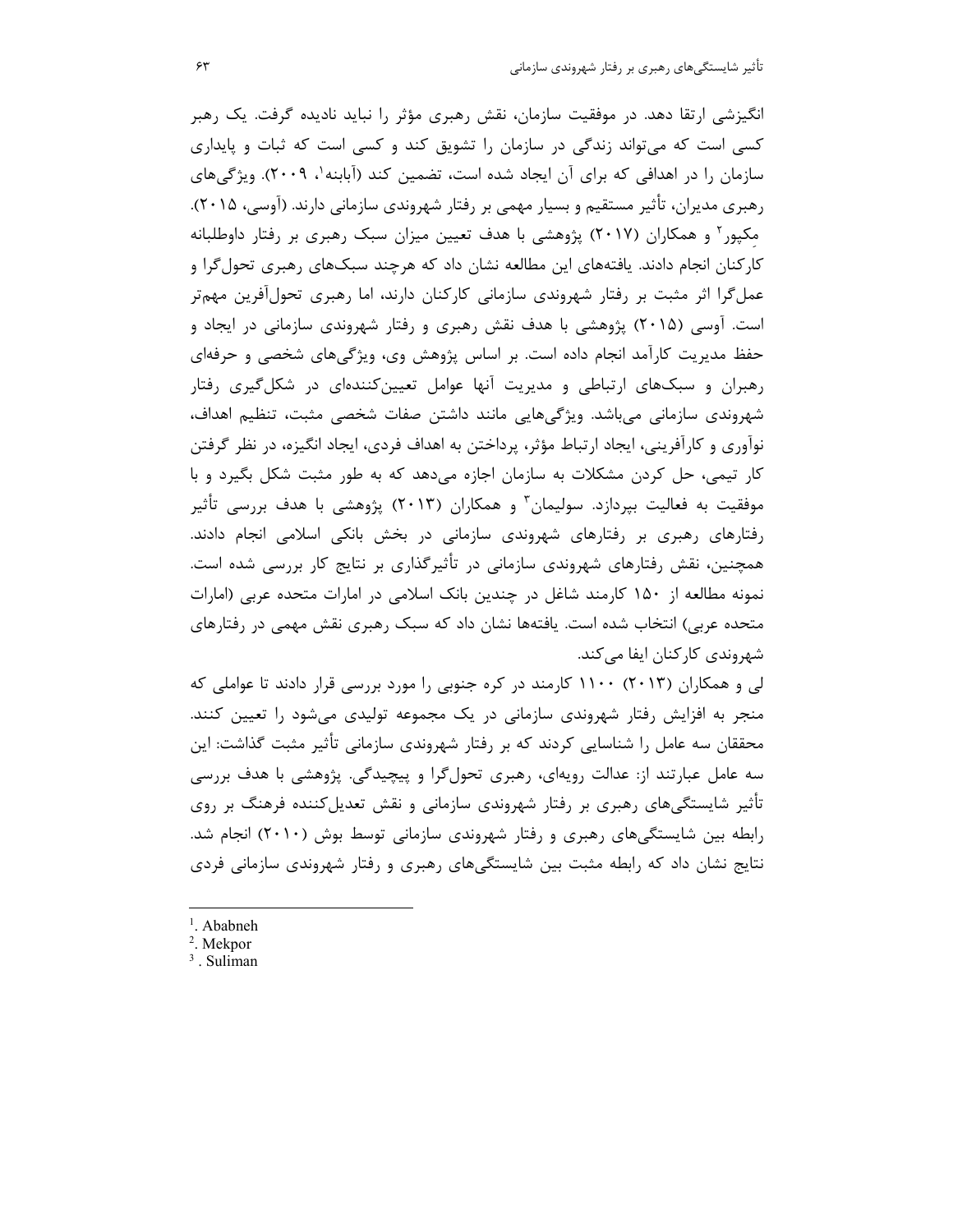وجود دارد. آهنگری و همکاران (۱۳۹۶) پژوهشی با هدف بررسی نقش مهارتهای ارتباطی مدیران شهری بر رفتار شهروند سازمانی کارکنان شهرداری کرج انجام دادهاند. یافتههای پژوهش نشان داد که بین متغیر مهارتهای ارتباطی با رفتار شهروند سازمانی در سطح اطمینان ۹۹٪ رابطه معناداری وجود دارد. همچنین از بین متغیرهای مستقل، متغیرهای مهارت مثبت-گرایی و مهارت خودنظمی بر متغیر وابسته تأثیر نداشته و سایر متغیرها (مهارت خودگشودگی، مهارت همدلی، مهارت اجتماعی و مهارت حمایت گری) با ضرایب متفاوت متغیر رفتار شهروند سازمانی کارکنان را تحت تأثیر قرار میدهند.

محمدی مقدم و عباس پور (۱۳۹۴) فراتحلیلی در رابطه با پژوهشهای رهبری تحول آفرین با رفتار شهروندی سازمانی در سازمانهای ایران انجام دادند. نتایج فراتحلیل نشان داد که رهبری تحولآفرین با رفتار شهروندی سازمانی رابطهای بالاتر از حد متوسط دارد. همچنین در بین ابعاد رهبری تحولآفرین، رفتارهای آرمانی بیشترین اثر و ملاحظات فردی کمترین اثر بر رفتار شهروندی سازمانی داشتند.

احمدی و همتی (۱۳۹۴) پژوهشی با هدف رابطه مهارتهای مدیران مؤثر با رفتار شهروندی سازمانی کارکنان انجام دادند. نتایج تحقیق نشان داد که بین مهارتهای ارتباطی مدیران با رفتار شهروندی سازمانی رابطه معنادار وجود دارد. همچنین رابطه مهارتهای ارتباطی مدیران با كل مؤلفههای رفتار شهروندی سازمانی (شامل: وجدانِکاری، نوعِدوستی،آداب اجتماعی،جوانمردی و ادب و نزاکت) نیز معنادار شد. بعد از بررسی منابع نظری و ادبیات و پیشینه پژوهش، مدل مفهومی پژوهش مطابق با شکل ۱ خواهد بود.



شكل (١) مدل مفهومي پژوهش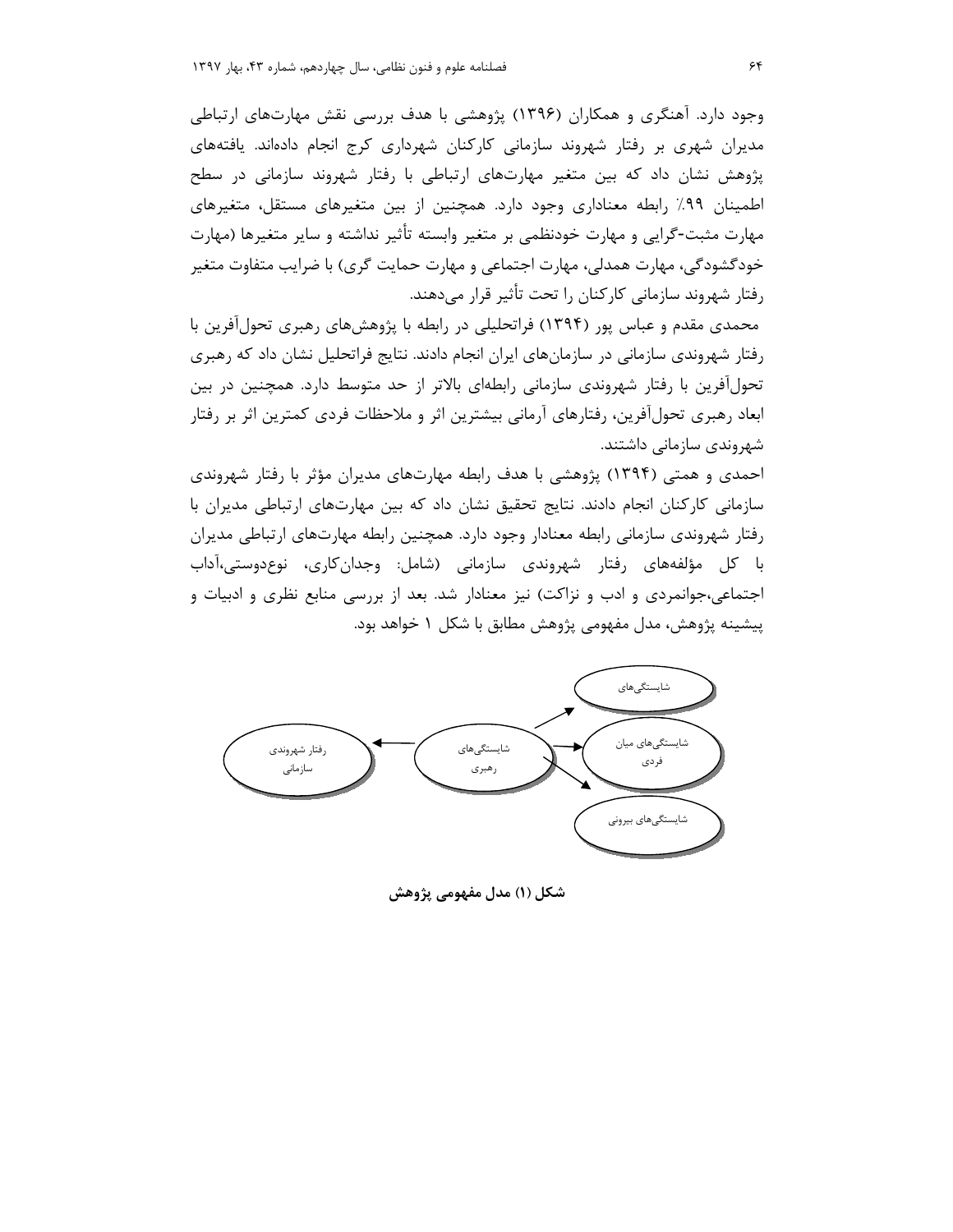>-: oT a< J>0 M(E :( #3U .); %> J7D 0 .5 FG 3 ?& :>)- 7 0 :8( :( N7H- **:.=( -> : ? 1->** .5 FG 3 ?& :>)- 7 0 : :( N7H- .5 FG 3 ?& :>)- 7 0 : 3 :( N7H- .5 FG 3 ?& :>)- 7 0 30 :( N7H-

# روش شناسي پژوهش

این پژوهش از نظر هدف کاربردی و از نظر ماهیت و روش توصیفی از نوع همبستگی میباشد. جامعه آماری پژوهش حاضر را کارکنان نیروی انتظامی در استان مرکزی تشکیل میدهد. با توجه به محدودبودن حجم جامعه، نمونهگیری انجام نشد و تمامی آنها به عنوان نمونه انتخاب شدند. جهت جمعآوری دادهها، از پرسشنامههای استاندارد استفاده شده است. برای سنجش شایستگیهای رهبری از پرسشنامه تدوین شده توسط بوش و کاردونا (۲۰۱۰) و برای سنجش رفتار شهروندی سازمانی از پرسشنامه لی و آلن (۲۰۰۲) استفاده شده است که بعد از بازبینی توسط اساتید و کارشناسان مربوطه مورد تأیید قرار گرفت. لذا سؤالات پژوهش روایی لازم را دارند. در این پژوهش روایی سازه به وسیله تحلیل عاملی تأییدی بررسی شده است. همچنین در این پژوهش جهت تعیین پایایی پرسشنامه از ضریب آلفای کرونباخ استفاده شده است. ضرایب آلفای کرونباخ کلیهی متغیرهای پژوهش از ۰/۷ بالاتر است، بنابراین سؤالات پرسشنامه پایایی لازم را داردکه جزئیات مربوطه را میتوان در جدول شماره (۱) مشاهده نمود. دادههای جمعأوري شده با استفاده از فنون أماري شامل: أزمون t-value، تحليل عامل تأييدي و معادلات ساختاری و با نرمافزارهای SPSS و Smart PLS در راستای تبیین اجزای مدل و روابط بين آنها تجزيهوتحليل شدهاند.

| ضريب آلفاي كرونباخ | متغير ها              |
|--------------------|-----------------------|
| JVVV               | شايستگى رهبرى         |
| ۷۵۶.               | رفتار شهروندى سازمانى |
| ۷۹۱.               | پایایی کل پرسشنامه    |

| جدول (۱) ضریب آلفای کرونباخ |  |  |  |  |
|-----------------------------|--|--|--|--|
|-----------------------------|--|--|--|--|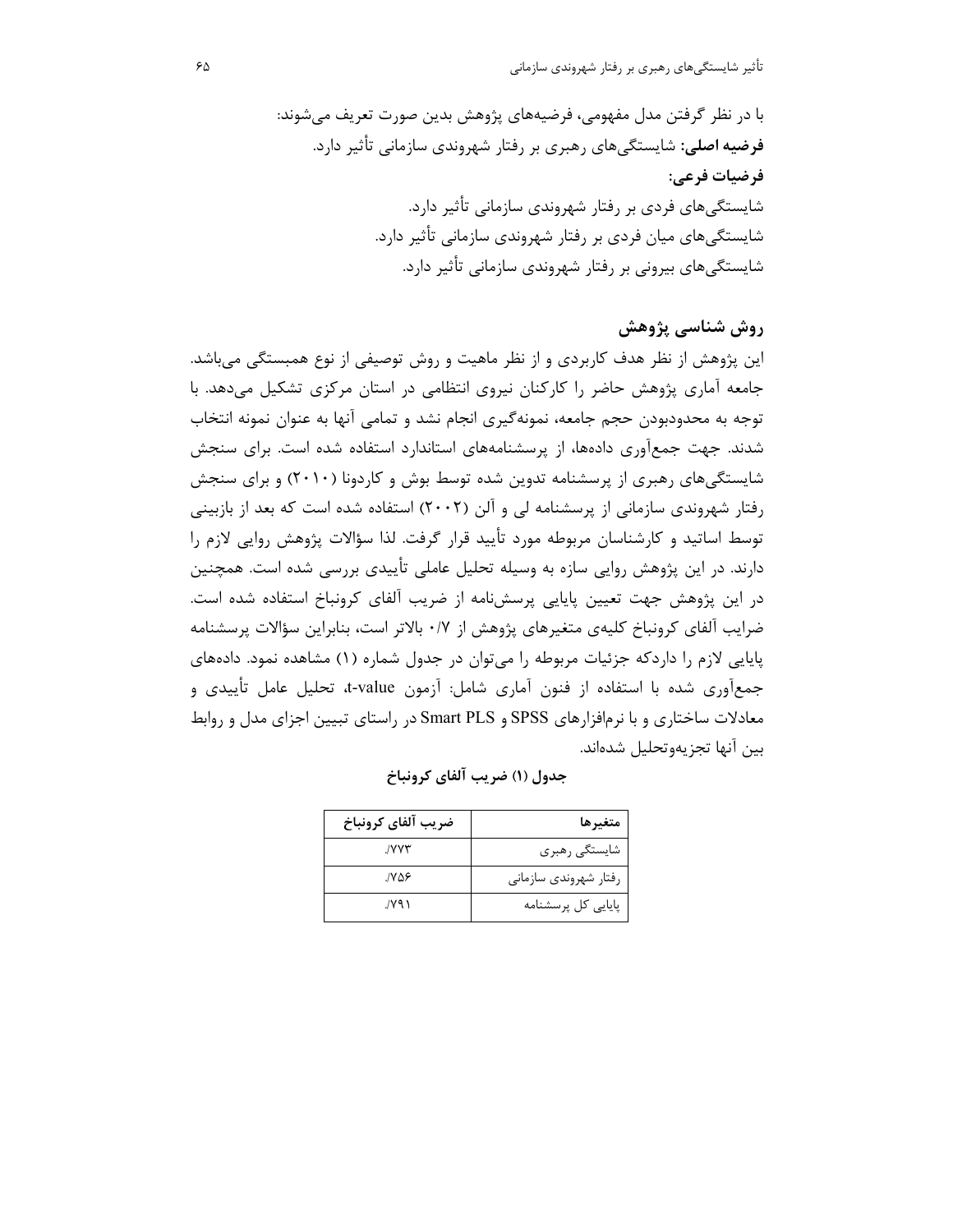#### تجزیه و تحلیل یافتهها

در روش مدلسازی معادلات ساختاری ابتدا لازم است تا روایی سازه مورد مطالعه قرار گرفته تا مشخص شود سؤالهای انتخاب شده برای اندازهگیری سازههای مورد نظر خود از دقت لازم برخوردار هستند. برای این منظور از تحلیل عاملی تأییدی (CFA) استفاده میشود. شکل ۲ مدل اصلاح شده و بار عاملی باقی سؤالات را پس از فرایند حذف سؤالات با بارعاملی پایین نشان میدهد. در Smart-PLS به منظور ارزیابی مدل اندازهگیری از شاخصهای میانگین واریانس استخراج شده (AVE)، پایایی ترکیبی (CR) نیز استفاده میشود. میانگین واریانس توسعهیافته (AVE) بهمنظور بررسی روایی همگرای پژوهش به کار گرفته می شود. استاندارد بالای ۰/۵ برای این میانگین واریانس توسعهیافته مناسب میباشد. در روش شناسی مدل معادلات ساختاری ضریب پایایی ترکیبی بالاتر از ۰/۷ برای هر سازه نشان از پایایی مناسب آن دارد. مقدار ضرایب ذکر شده در جدول ۲ آمده است که نشان از اعتبار بالاي مدل تحقيق دارد.

| جدول (۲) مقادیر AVE و پایایی مرکب(CR) |  |  |
|---------------------------------------|--|--|
|---------------------------------------|--|--|

| AVE          | CR            | متغير                |
|--------------|---------------|----------------------|
| 10.5         | ٢٨٩.          | شايستگى رهبري        |
| ۱۵۹۵.        | ۱۷۱۵.         | شايستگى ميان فردى    |
| <b>./YFY</b> | <b>۱۷۶۴</b> . | شايستگى فردى         |
| 1019         | ۸۴۸.          | شايستگى بيرونى       |
| ۶۵۳.         | ۱ ۱۸۸.        | رفتارشهروندى سازمانى |

## آزمون الگوي ساختاري

آزمون الگوی ساختاری به منظور تأیید و یا رد فرضیههای پژوهش انجام میشود. الگوی ساختاری آزمون شده در شکل ۴ ارائه شده است. اعداد روی مسیرها نشان دهنده ضرایب مسیر هستند.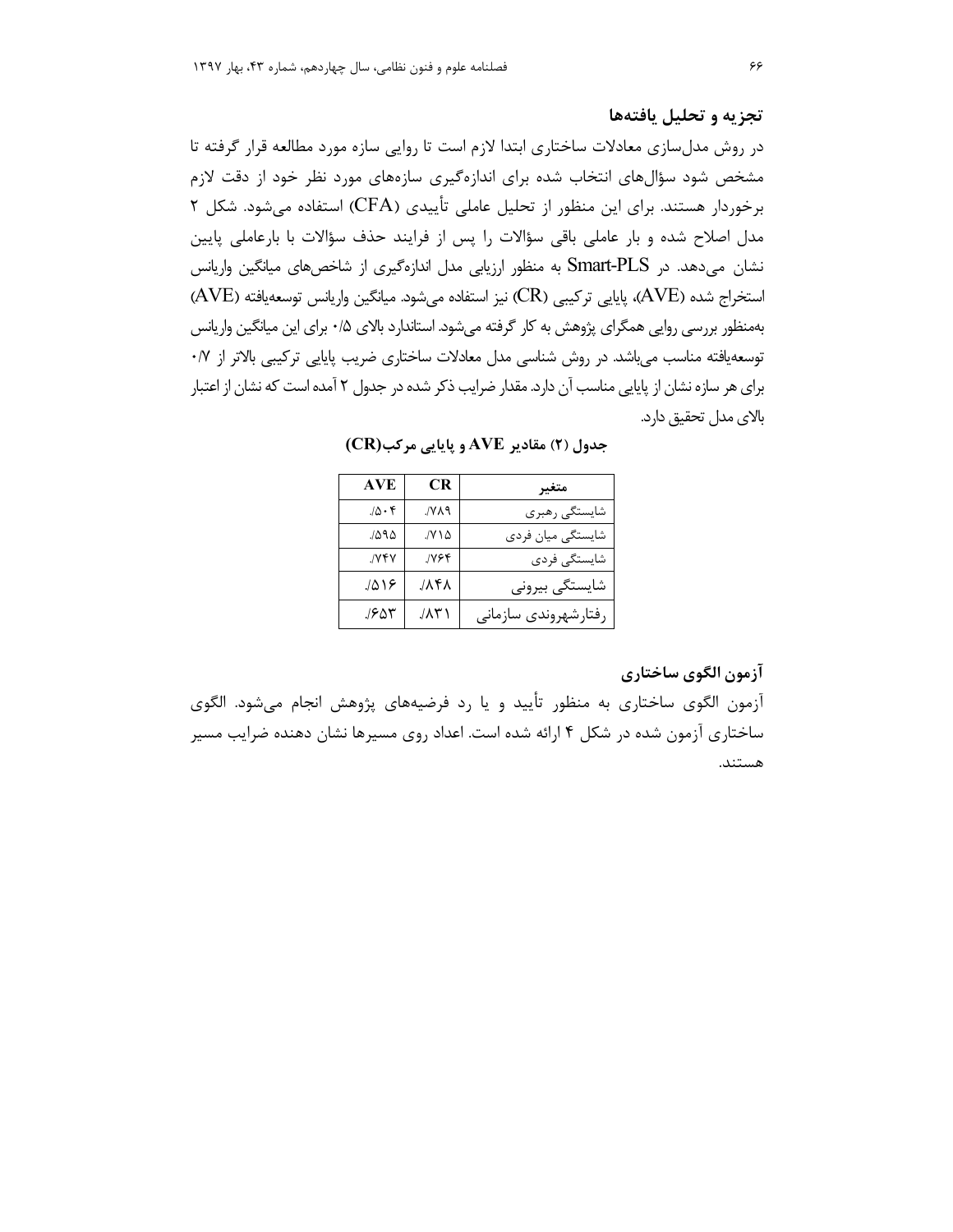

شکل (۴) مقادیر بار عاملی و ضرایب مسیر مدل

به منظور بررسی معناداری ضرایب مسیر، لازم است مقادیر T-value برای هر مسیر محاسبه شود. این مقادیر در شکل ۵ ارائه شده است.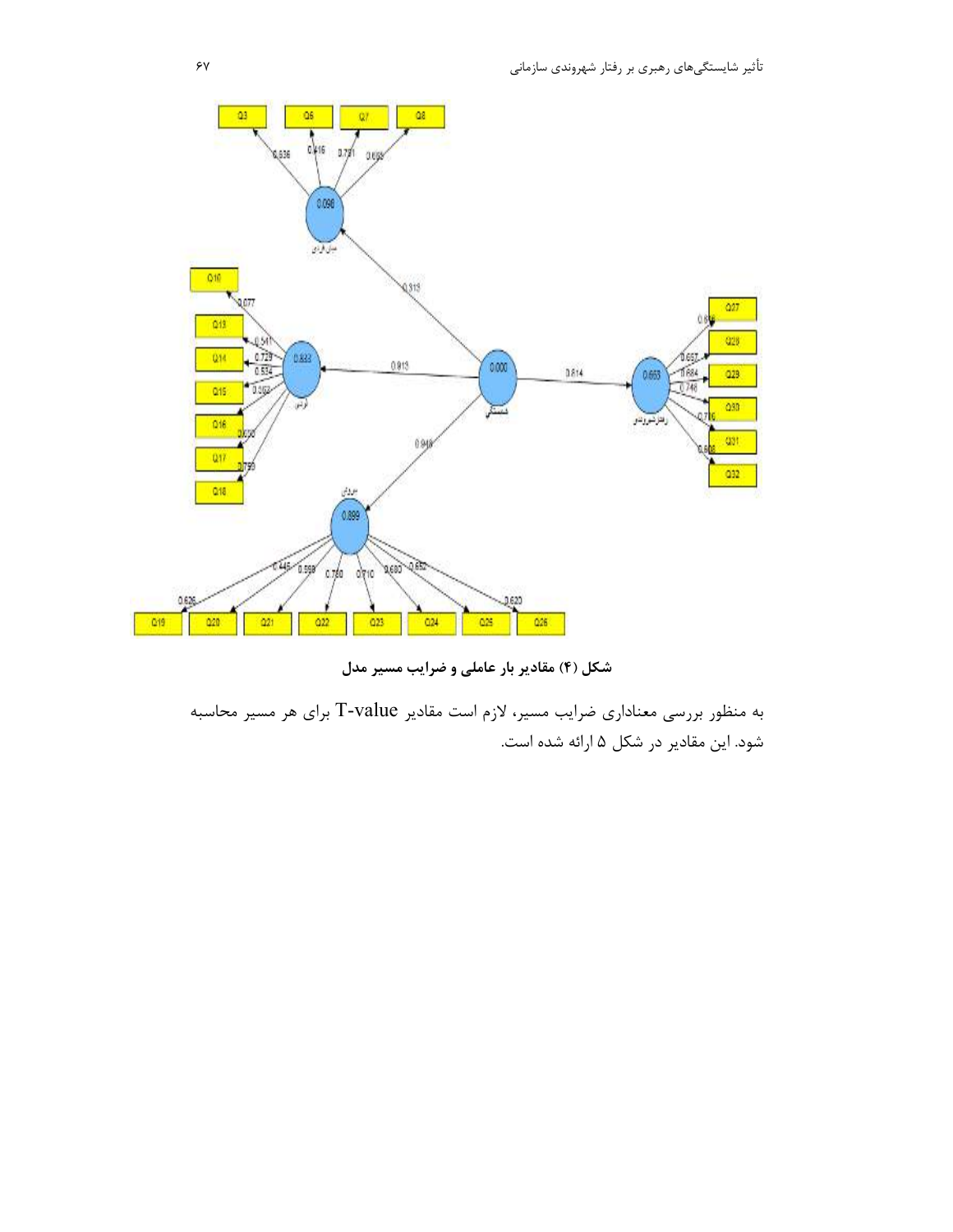

شكل (۵) مقادير T-value

در شکل فوق اعداد مشخص شده نشاندهنده مقادیر T-value هستند. مقادیر بزرگتر و مساوی ۱/۹۶، به معنای وجود ارتباط معنادار بین دو متغیر میباشد. بدین ترتیب خلاصه بررسی فرضیههای پژوهش در جدول ۳ ارائه شده است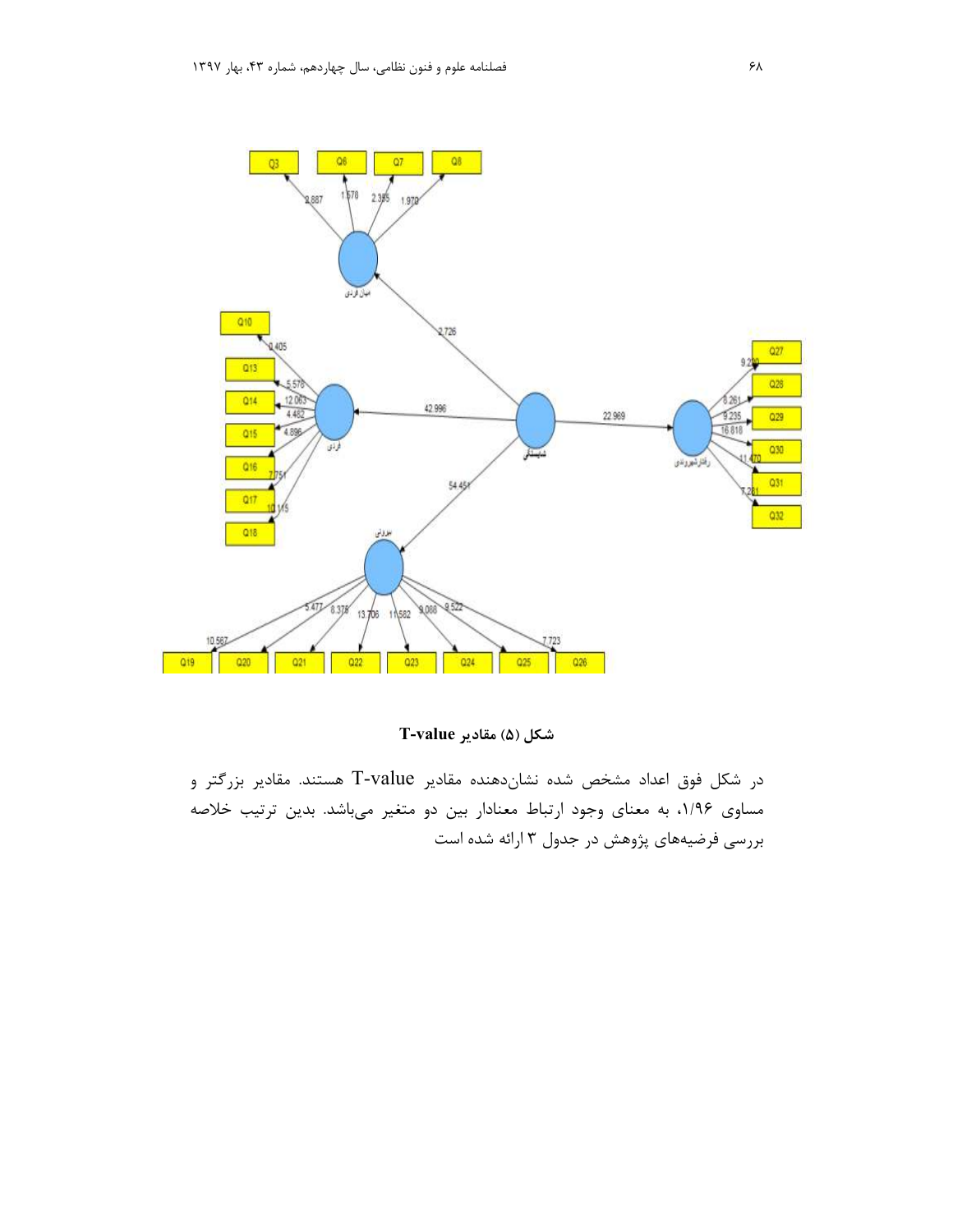| نتيجه     | ضريب مسير (β) | مقاديرt       | متغير وابسته          | متغير مستقل |                         | فرضیههای-<br>پژوهش |
|-----------|---------------|---------------|-----------------------|-------------|-------------------------|--------------------|
| تاييد     | $1/\lambda$   | 77/989        | رفتار شهروندي سازماني |             | شایستگیهای<br>رهبري     | فرضيه اصلى         |
| عدم تأييد | 111Y          | 1/۶۸۴         | رفتار شهروندي سازماني |             | شایستگیهای<br>ميان فردي | فرضيه فرعى ١       |
| تأييد     | 1555          | $\Delta$ /۴۴۳ | رفتار شهروندي سازماني |             | شایستگیهای<br>فردى      | فرضيه فرعى ٢       |
| تأييد     | 15.4          | $f/9T\Lambda$ | رفتار شهروندي سازماني |             | شایستگیهای<br>بيرونى    | فرضيه فرعى ٣       |

جدول (٣) آزمون فرضيههاي پژوهش

### نتیجه گیری و پیشنهادها

رهبری و رفتار شهروندی سازمانی نقشی حیاتی در ایجاد مدیریت کارآمد دارند. هدف از این پژوهش، بررسی تأثیر شایستگیهای رهبری بر رفتار شهروندی سازمانی بود. یافتههای پژوهش حاضر حاکی از وجود تأثیر شایستگیهای رهبری بر رفتار شهروندی سازمانی است. بطوریکه نتایج حاصل از آزمون فرضیه اصلی بیانگر تأثیر شایستگی@ای رهبری بر رفتار شهروندی سازمانی با ضریب مسیر ۸۱۴/. میباشد؛ بنابراین، می توان گفت که سازمانهایی که به دنبال بروز رفتارهای شهروندی از سوی کارکنان خود هستند، میتوانند با افزایش شایستگیها و مهارتهای رهبری زمینه بروز این رفتارها را در سازمان فراهم کنند؛ و با توجه به پیامدهای مفیدی که این گونه رفتارها در سازمان دارد، به نظر میرسد تلاش در جهت عوامل مؤثر بر این رفتارها تلاشی مفید و سازنده از سوی مدیران سازمانها خواهد بود که با توجه به نتایج به دست آمده از پژوهش حاضر یکی از این عوامل مؤثر، وجود رهبرانی با شایستگی های کلیدی می باشد. نتايج حاصل از آزمون فرضيههاي فرعي پژوهش نيز بيانگر تأثير شايستگيهاي فردي و بيروني بر رفتار شهروندی سازمانی است. همانطور که نتایج نشان داد شایستگیهای فردی با ضریب ۴۴۴٪ و شایستگی های بیرونی با ضریب ۴۰۰٪. بر رفتار شهروندی سازمانی تأثیر داشتند؛ بنابراین با بهبود شایستگیهای فردی و بیرونی میتوان امیدوار بود که رفتارهای شهروندی در بین کارکنان افزایش یابد. نتایج پژوهش حاضر با پژوهش بوش (۲۰۱۰) همخوانی دارد. در پژوهش وی رابطه مثبت بین شایستگیهای رهبری و رفتار شهروندی سازمانی فردی وجود دارد. پژوهش ما نیز این رابطه را تأیید می کند. بر اساس پژوهش انجام شده توسط آوسی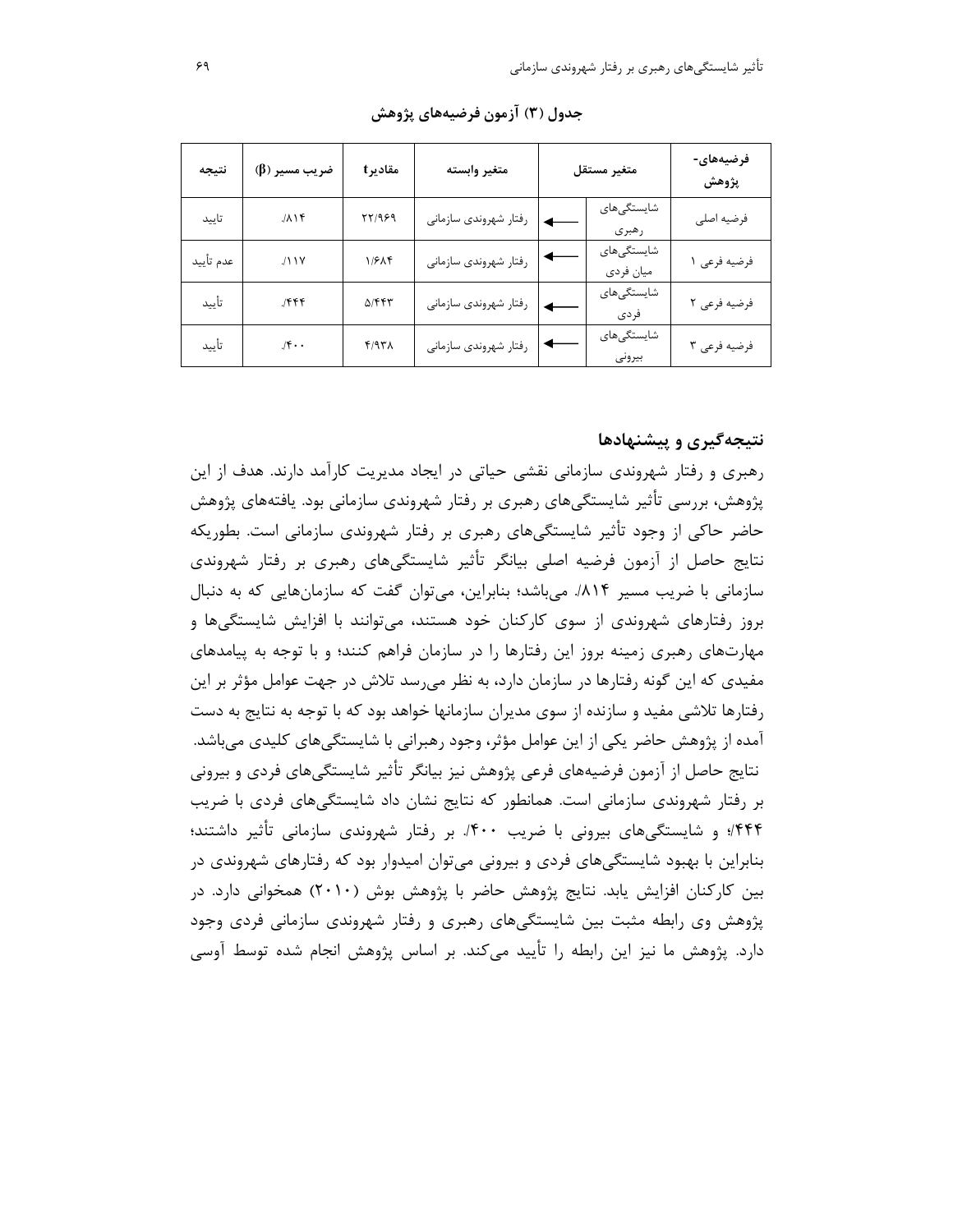(۲۰۱۵) رهبر نقش مهمی در ایجاد رفتار شهروندی سازمانی دارد و ویژگیهای شخصی و حرفهای رهبران و سبکهای ارتباطی و مدیریت آنها عوامل تعیینکنندهای در شکل *گ*یری رفتار شهروندی سازمانی می باشد. در پژوهش ما نیز ویژگیهای شخصی رهبران که در قالب شایستگیهای فردی بیان شده است بر رفتار شهروندی تأثیر داشت؛ بنابراین میتوان بیان داشت که بین این دو پژوهش همخوانی وجود دارد.

یژوهش حاضر با پژوهش سولیمان و همکاران (۲۰۱۳) که بیان می کند که رفتارهای رهبری بر رفتارهای شهروندی سازمانی تأثیر دارد، نیز همخوانی دارد. از طرفی پژوهش حاضر با پژوهشهای انجام شده توسط آهنگری و همکاران (۱۳۹۶) و احمدی و همتی (۱۳۹۴) که به بررسی رابطه بین مهارتهای مدیران بر رفتار شهروند سازمانی پرداختند، همخوانی دارد.

با توجه به نتایج پژوهش میتوان بیان کرد که شایستگیها و صلاحیتهای رهبری میتواند منجر به بروز رفتارهای شهروندی در کارکنان گردد. رویدادهایی مانند آموزش شایستگیهای رهبری، کنفرانسها، سمینارها و آموزشهای داخلی میتواند شایستگیهای رهبری در مدیران را بهبود بخشیده و به ایجاد رفتار شهروندی کمک خواهد کرد. با این حال، مدلهای رهبری منحصر به بخشهای مختلف باید توسعه یابد و زیرساختها و محیط لازم برای آموزش آماده شوند. رهبران در بخشهای مختلف با هدف تشکیل رفتارهای شهروندی سازمانی باید با عدالت با کارکنان رفتار کنند. نشان دادن سبک مدیریت منصفانه در رابطه با اجرای تعهدات خود، ایجاد یک محیط کار که در آن همه ایدههای کارکنان و پیشنهادات در نظر گرفته شود، دخالت کارکنان در فرآیند تصمیمگیری نیز در ایجاد رفتار شهروندی سازمانی مفید میباشد. با توجه به نتایج حاصل از پژوهش حاضر، شایستگیهای فردی بیشترین تأثیر بر رفتار شهروندی سازمانی داشتند. در ادامه پیشنهاداتی به منظور بهبود شایستگیهای فردی ارائه میگردد: احساسات واقعی خود را بیان نمایید.

- با غیر متمرکز کردن تصمیمگیری و مشارکت افراد، اعتماد آنها را جلب نمایید.
	- در قضاوتهای خود انصاف را رعایت نمایید.
	- برای کمک به رفع مشکلات دیگران همکاری و مساعدت نمایید.
	- به جای ایجاد در گیری با دیگران سعی کنید با کارکنان خود مذاکره نمایید.
- بازخوری سازنده به کارکنان خود ارائه دهید و از آنها نیز بازخور دریافت کنید.
- در روپارویی با مشکلات و مسائل کارکنان صبور و مقاوم باشید و سعی کنند یکباره و بدون تفكر وارد عمل نشويد.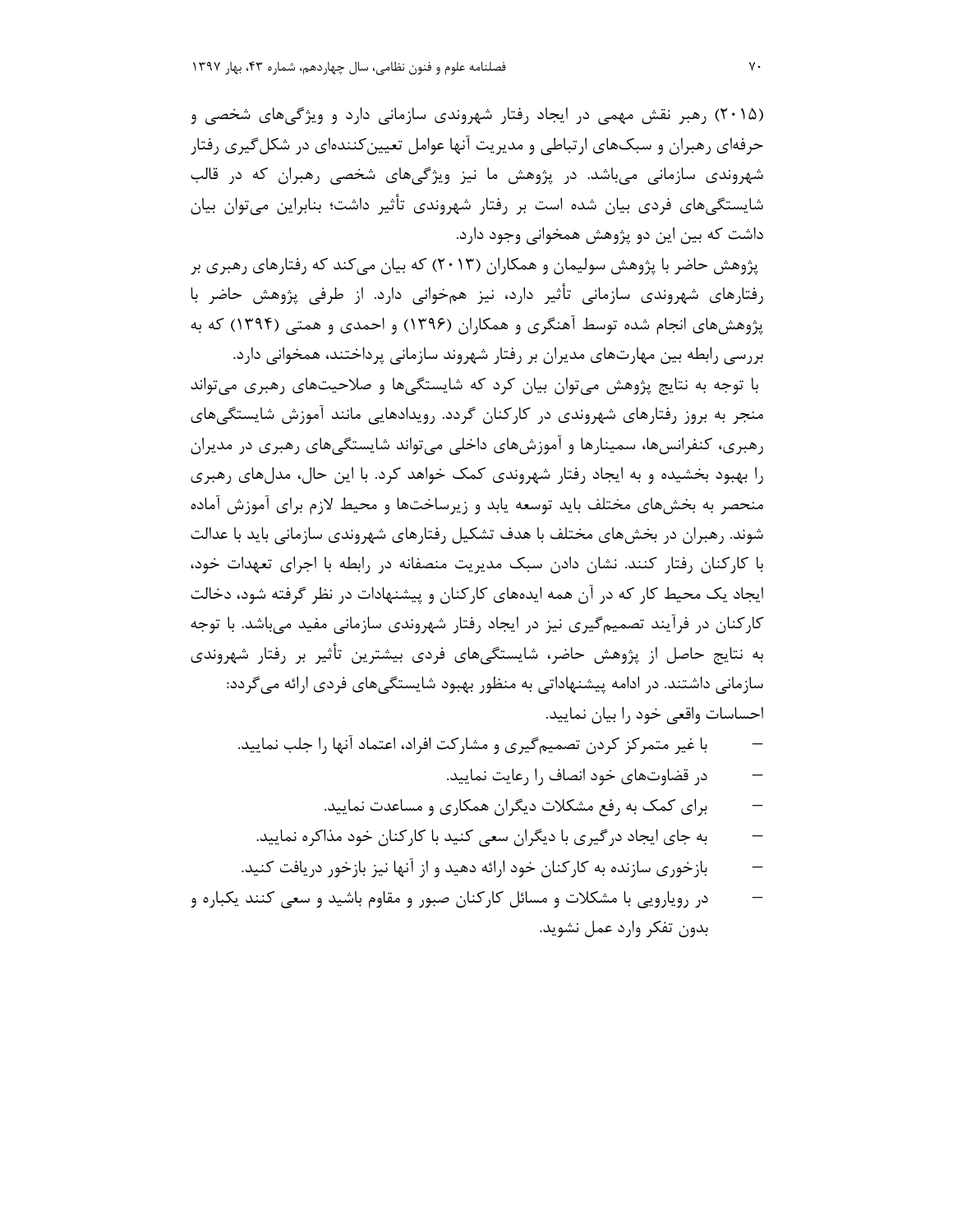- از اشتباهات خود استقبال کنید و اشتباهات یا شکستهای دیگران را وقتی یکچیز جدید را امتحان میکنند و موفق نمی شوند را نیز تحمل کنید.
	- از مهارتهای بین فردی استفاده کنید.
		- به یکدیگر گوش دهید.
			- سؤال كنيد.  $\sim$
		- نشان دھید که مے فهمید.
		- دیدگاه خود را ارائه دهید.
		- منازعات را مدیریت کنید.

برای افزایش مهارتهای میان فردی خود در دورههای آموزشی شرکت کنید.

# منابع

- احمدی، مسعود و همتی گلیان، سید ابراهیم. (۱۳۹۴). " *رابطه مهارتهای مدیران مؤثر با* رفتارهای شهروندی سازمانی کارکنان در دانشگاه علوم دریایی امام خمینی (ره) نوشهر"، نشریه آموزش علوم دریایی، دوره ۲، شماره ۱ - شماره پیاپی ۳،، صفحه ۵۵۶-۶۶
- آهنگری، نوید؛ حاجی نژاد، صادق و خان محمدی، نادر. (۱۳۹۶). *" ارزیابی نقش مهارتهای*  $\Box$ *ارتباطی مدیران شهری بر رفتار شهروند سازمانی کارکنان*"، مطالعات مدیریت شهری، مقاله ٢، دوره ٩، شماره ٣٠، تابستان ١٣٩۶، صفحه ٢١-٣۴
- آهي، پرويز؛ عامري، محمدعلي و نوروز زاده، محمدرضا. (۱۳۹۴). " *رابطه بين مهارتهاي*  $\Box$ مدیریتی مدیران و تخلفات انضباطی کارکنان فرماندهی انتظامی استان سمنان در سال ۱۳۹۲ "، فصلنامه علمی ترویجی منابع انسانی ناجا، شماره: ۴۲ دوره چهارم، ص ۱۳۵تا ۱۶۴
- افضلآبادي، محمدحسين؛ زارع، حبيب؛ افضلآبادي، محمدرضا و آقا باقرى، فهيمه. (١٣٨٩). "لیازسنجی موفق آموزشی با استفاده از مدل شایستگیهای سازمانی (مطالعه موردی: شرکت *جهاد نصر يزد)*"، تهران، دومين كنفرانس بين|لمللي مديران آموزش.
- بهاری فر، علی؛ جواهری کامل، مهدی و احمدی، سید علی|کبر. (۱۳۹۰). "*رفتار اخلاقی و* رفتار شهروندی سازمانی: تأثیر ارزشهای اخلاقی، عدالت و تعهد سازمانی"، پژوهشهای مدیریت منابع سازمانی، دوره ۱، شماره ۱، صص ۴۲-۲۳.
- خورشیدی، عباس و اکرامی، محمود. (۱۳۹۰). *"شناسایی عوامل سازنده شایستگے،های* مديران"، فصلنامه مطالعات مديريت انتظامى، سال ششم، شماره چهارم، ص ٥٩٢-٥٨٠.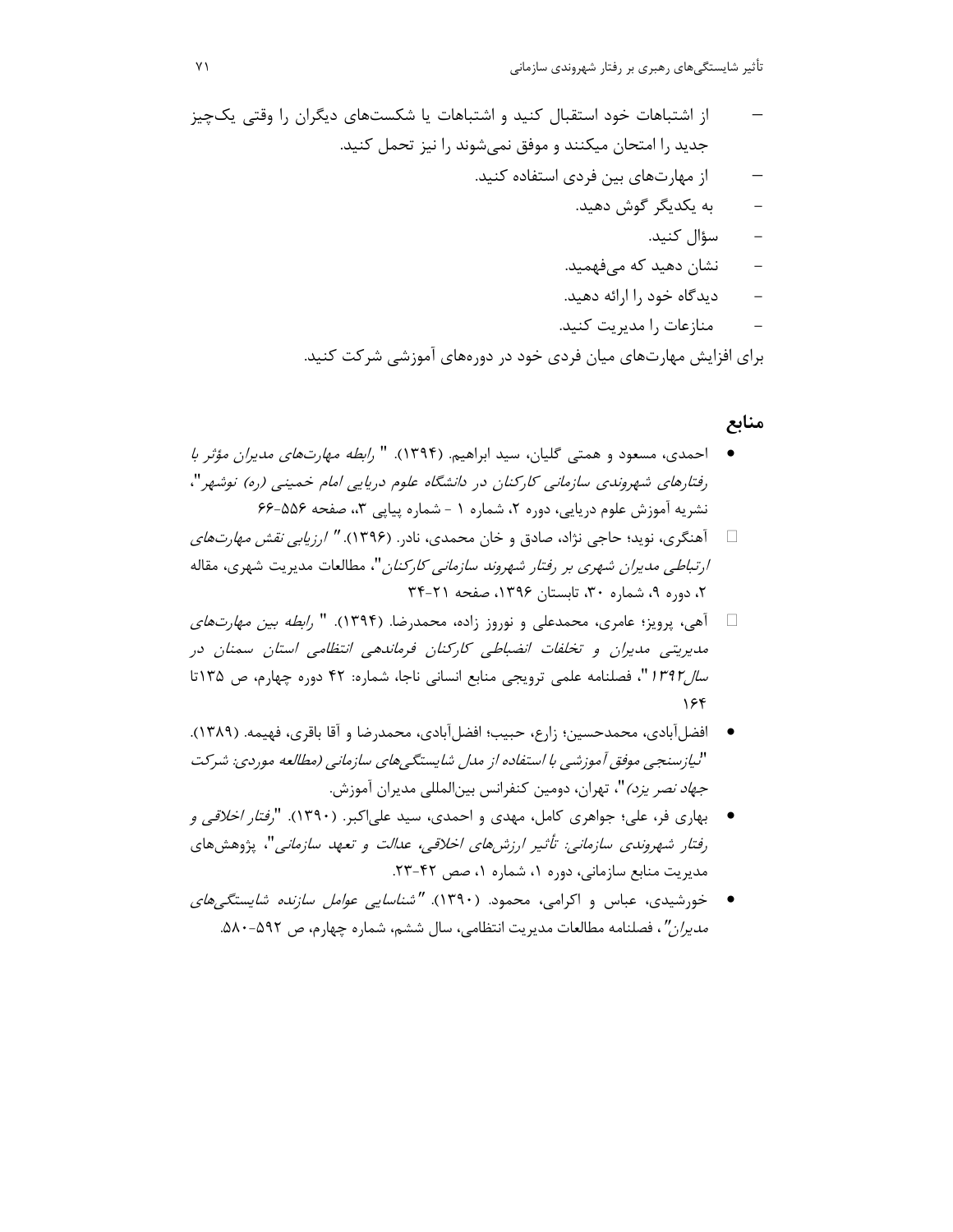- خورشیدی، عباس و قربانی، رضا. (۱۳۹۱). "*عوامل و شاخص های مؤثر در رهبری و مدیریت* فرم*اندهان نیروی زمینی در آینده*"، فصلنامه علمی-پژوهشی مدیریت نظامی، شماره ۴۷، سال دوازدهم، ص ۳۴-۱۱.
	- مصمیمیت ، مجید. (۱۳۸۹). *شایستگے های , هیری، ماهنامه صنعت خود*رو، شماره ۱۴۴.
- محمدی مقدم، یوسف و عباس پور، جعفر. (۱۳۹۴). *فراتحلیل پژوهشهای رابطه رهبری تحول آفرین با رفتار شهروندی سازمانی در سازمانهای ایران*، مطالعات بهبود و تحول، سال بیست و سوم، شماره ۷۷، ص ۱۵۲-۱۲۵.
- مصلح، عبدالمجيد؛ الهياري بوزنجاني، احمد و جعفريور، يونس. (١٣٩۴). "ر*فتارهاي* شهروندي خدمت گرا: اثر كيفيت ادراك شده كاركنان ازخدمات دروني"، فصلنامه مطالعات , فتار سازمانی، سال چهارم، شماره ۲، ص ۱۶۳-۱۴۳.
- ياوري بافقي، اميرحسين؛ نعيم ياوري، مجيد؛ نايب زاده، شهناز و تقي زاده، عليرضا. (١٣٩۴). "شناسایی و ارائه الگوی رفتار شهروندی سازمانی در ناجا، با استفاده از تکنیک تحلیل ع*املي"،* فصلنامه مديريت منابع در نيروي انتظامي، شماره: ١٢ دوره سوم، ص ١٠۴-٨۵.
	- Ahmet AVCI. (2015). "*The role of leadership and organizational citizenship behaviour in efficient management*", African Journal of Business Management, Vol. 9(20), pp. 727 - 734, 28.
	- Al-Shuaiby,A. (2009). *Factors contributing to leadership effectiveness among Deans of Graduate Schools of Education*.Dissertation Doctor of Education. The George Washington University.
	- Arnold, J. A., Arad, S., Rhoades, J. A., & Drasgow, F. 2000. *The empowering leadership questionnaire: The construction and validation of a new scale for measuring leader behaviors.* Journal of Organizational Behavior, 21(3): 249-269.
	- Al-Khasawneh, A. L. and S. M. Futa (2013*), the impact of leadership styles used by the academic staff in the Jordanian Public Universities on modifying students' behavior: A field study in the northern region of Jordan*. International Journal of Business and Management, Volume 8(1), pp. 1-10 . http://dx.doi.org/10.5539/ijbm.v8n1p1
	- Bennis, W. (2003). *On becoming a leader: The leadership classic updated*. New York ,NY: Basic Books.
	- Bosch, M. J., & Cardona, P. 2010. *A map of managerial competencies: A 15 country study.* Paper presented at Academy of Management Annual Meeting, Montreal
	- Cardona, P., & Garcia, P. 2005. *How to develop leadership competences* EUNSA Universidad de Navarra .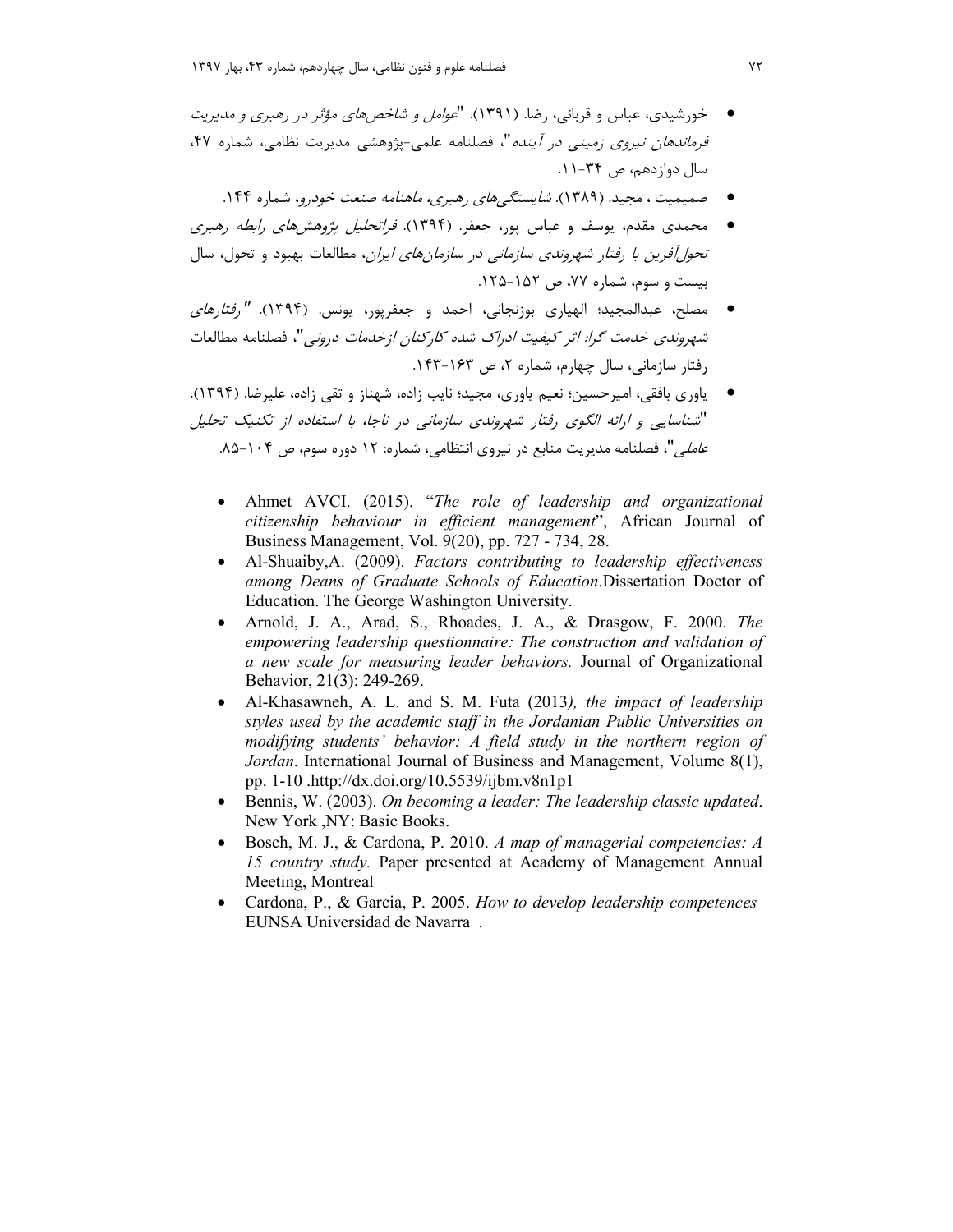- Deci, E. L., & Ryan, R. M. 1985. *Intrinsic motivation and selfdetermination in human behavior*. New York: Springer.
- Dhammika,K. A. S. (2014). "*Visionary Leadership and Organizational Citizenship Behavior*: An Assessment of Impact of Sectarian Difference ",Proceedings of the First Middle East Conference on Global Business, Economics, Finan (ME14 DUBAI Conference) Dubai, 10-12 October 2014, ISBN: 978-1-941505-16-8 Paper ID\_D422
- Graham JW (1991). *An essay on organizational citizenship behavior* . *Employee Responsibilities Rights* J. 4(4):249-270.
- Germain, M. L. (2012), *Traits and skills theories as the nexus between leadership and expertise: Reality or fallacy*? Performance Improvement, Volume51 (5 ,(pp. 32-39. http://dx.doi.org/10.1002/pfi.21265
- Holmes, J. 1991. *Trust and the appraisal process in close relationships*. London: Jessica Kingsley . Huang, X. Iun, J., Liu, A., & Gong, Y. 2010. Does participative leadership enhance work performance by inducing empowerment or trust? The differential effects on managerial and nonmanagerial subordinates. Journal of Organizational Behavior, 31(1): 122- 143.
- Jackson, S.E. and Schuler,  $R.S<sup>Y</sup> \cdot \cdot \cdot Y$  .), Jackson, S.E. and Schuler, R.S . ٢٠٠٣ ), ) *Managing Human Resources through Strategic Partnerships* ,٨ th ed., Southwestern, Mason, OH.
- Khan, N. R., Ghouri, A. M., & Awang, M. (2013). "*LEADERSHIP STYLES AND ORGANIZATIONAL CITIZENSHIP BEHAVIOR IN SMALL AND MEDIUM SCALE FIRMS*",Journal of Arts, Science & Commerce, Vol. IV, Issue. 2, p. 144-154.
- Lee, K. & Allen, N. J. (2002). *Organizational citizenship behavior and workplace deviance: Therole of affect and cognitions*. Journal of Applied Psychology ٨٧: ١٣١–١۴٢.
- LePine, J. A. Erez, A. & Johnson, D. E. 2002. *The nature and dimensionality of organizational citizenship behavior: A critical review and meta-analysis*. , 87: 52-65.
- *Lee, U. H., Kim, H. K., & Kim, Y. H. (2013). Determinates of organizational citizenship behavior and its outcomes. Global Business and Management Research*, 5(1), 54-65. Retrieved from https://www.gbmr.ioksp.com/pdf/vol. 5 no. 1/5-Lee et al ,.
- $.7 \cdot 17$ pdf.
- Mekpor, B., & Dartey-Baah, K. (2017) "*Leadership styles and employees' voluntary work behaviors in the Ghanaian banking sector*", Leadership & Organization Development Journal, Vol. 38 Issue: 1, pp.74-88, https://doi.org/10.1108/LODJ-09-2015-0207
- Organ, D. W., Podsakoff, P. M., & MacKenzie S.B. 2006. *Organizational citizenship behavior: Its nature, antecedents, and consequences. Thousand Oaks*: Sage.